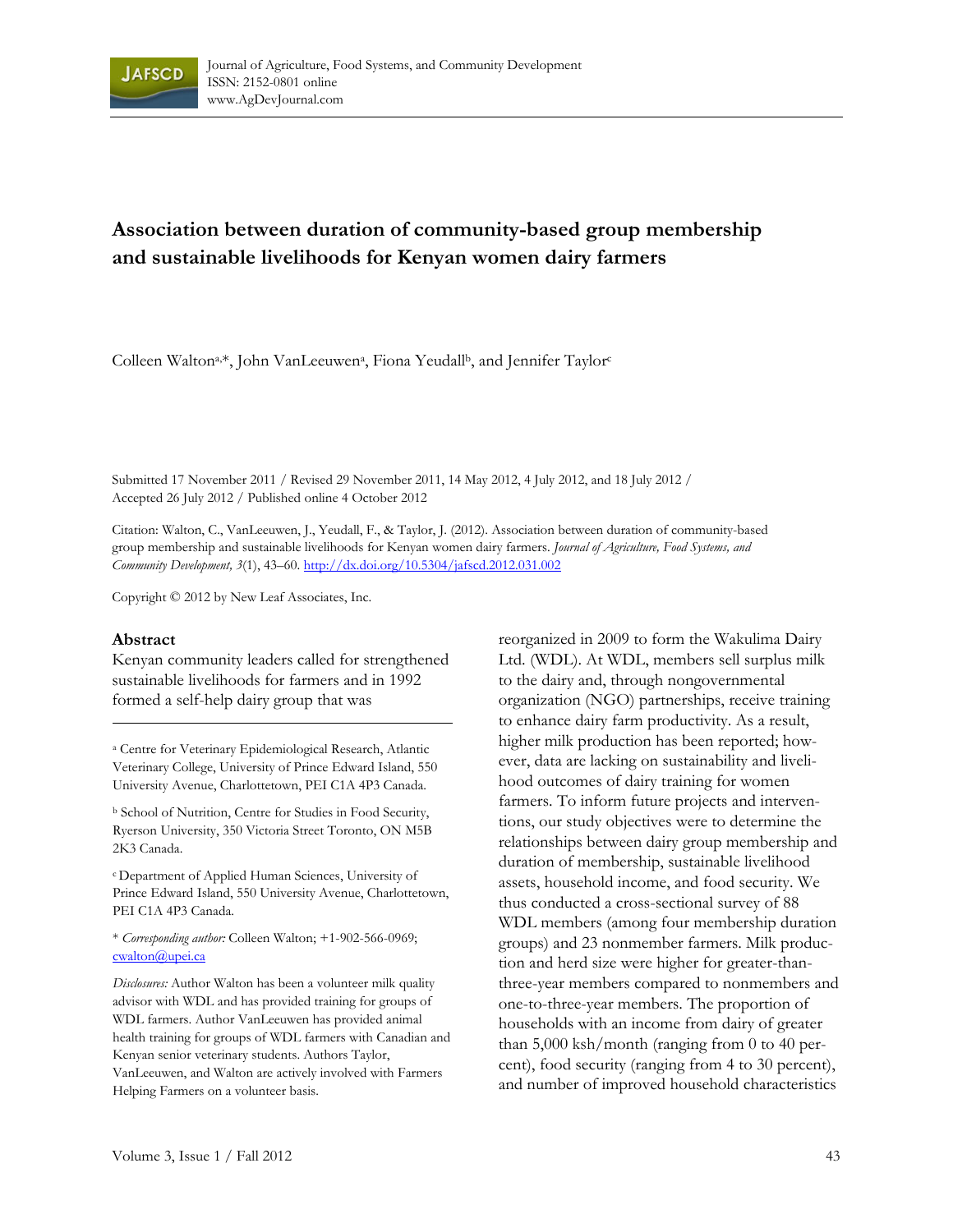(ranging from 1.7 to 3.3), were positively associated with longer membership duration. While the crosssectional design does not allow attribution of causality, results suggested that WDL membership strengthened the livelihood assets of women farmers, particularly after three years, and that positive outcomes were sustained with longer membership duration. Anecdotally, women indicated that WDL's role in women's control of dairy income, regular payments, and food and services on credit, were important. WDL is a model to strengthen sustainable livelihoods through relevant gendered training, supports, and market access for agricultural products. Research to understand the optimal asset mix to benefit from dairy groups as well as factors limiting percow milk production is needed to guide future interventions and enhance the role of dairy farming for sustainable livelihoods.

## **Keywords**

capacity building, cross-sectional survey, family welfare, food security, sustainability

# **Introduction**

Kenya is a developing country of approximately 40 million people, with roughly 80 percent living in rural areas. Nearly one-half the population is poor (unable to meet their daily nutritional requirements) and the majority of the poor live in rural areas (IFAD, 2009). The climate is varied, with 20 percent of the land being conducive to agriculture, particularly in the Central and Rift Valley provinces. These provinces are characterized by bimodal rains, typically occurring in October and March, that support agriculture. Smallholder farmers raise animals and grow staple foods (maize and beans) and other crops on small parcels of land, usually less than 5 acres (2 hectares). Most smallholder households in sub-Saharan Africa rely on agriculture for a significant portion of their income; however, productivity is typically low. Enhancing agricultural productivity of smallholder farmers is one strategy for reducing food insecurity and rural poverty (Matshe, 2009).

 Dairy farming potentially offers smallholder farmers higher returns on land and labor than crops such as coffee or tea, as well as the expectation of regular income (Delgado, 1999). In Kenya, as with Tunisia and other countries, the demand for milk and milk products is strong and growing (Ben Salem & Khemeri, 2008; Thorpe, Muriuki, Omore, Owango, & Staal, 2000). Dairy-related technical training and improved livestock breeding have improved milk production and farm income in Kenya ( Kisusu, 2000; Mullins, Wahome, Tsangari, & Maarse, 1996), Tanzania (Bayer & Kapunda, 2006), and Ethiopia (Ahmed, Jabbar, & Ehui, 2000). Hildebrand (2008) concluded, however, that measures to improve productivity, such as improved animal health and breeding, remain underexploited in relation to improving food security and rural livelihoods. Factors limiting higher livestock productivity, including time constraints and limited access to extension services, affect women more than men, and may limit the participation and efficiency of women in livestock production (Kristjanson et al., 2010; Yisehak, 2008). In Kenya, women are the dominant dairy operators and, despite an increased workload with dairying, reported being better off due to income increases and stability (Mullins et al., 1996; Tangka, Ouma, & Staal, 1999). In contrast, Ethiopian women generally were not responsible for cattlekeeping, and so intensification of dairying increased men's income with little impact on women's workload or income (Tangka, Emerson, & Jabbar, 2002). Dairy intensification in a village in India increased the workload and stress of the women but without increased income (Sharma & Vanjani, 1993). Women's control over income has been associated with purchases that provide a broader household benefit than purchases made by men. However, it is not uncommon for commercialization efforts to lead to more male control of activities and incomes (Huss-Ashmore, 1996; Kristjanson et al., 2010) in keeping with the traditional African view of cash income being part of the male domain (Gladwin, 2001).

 Wakulima Dairy was established by a small group of community leaders in 1992, as a Self-Help Dairy Group, and governed by an elected board of representative farmers. Expansion of the activities and the number of members led to the incorporation of Wakulima Dairy Ltd. (WDL) in 2009. WDL remains governed by an elected board and has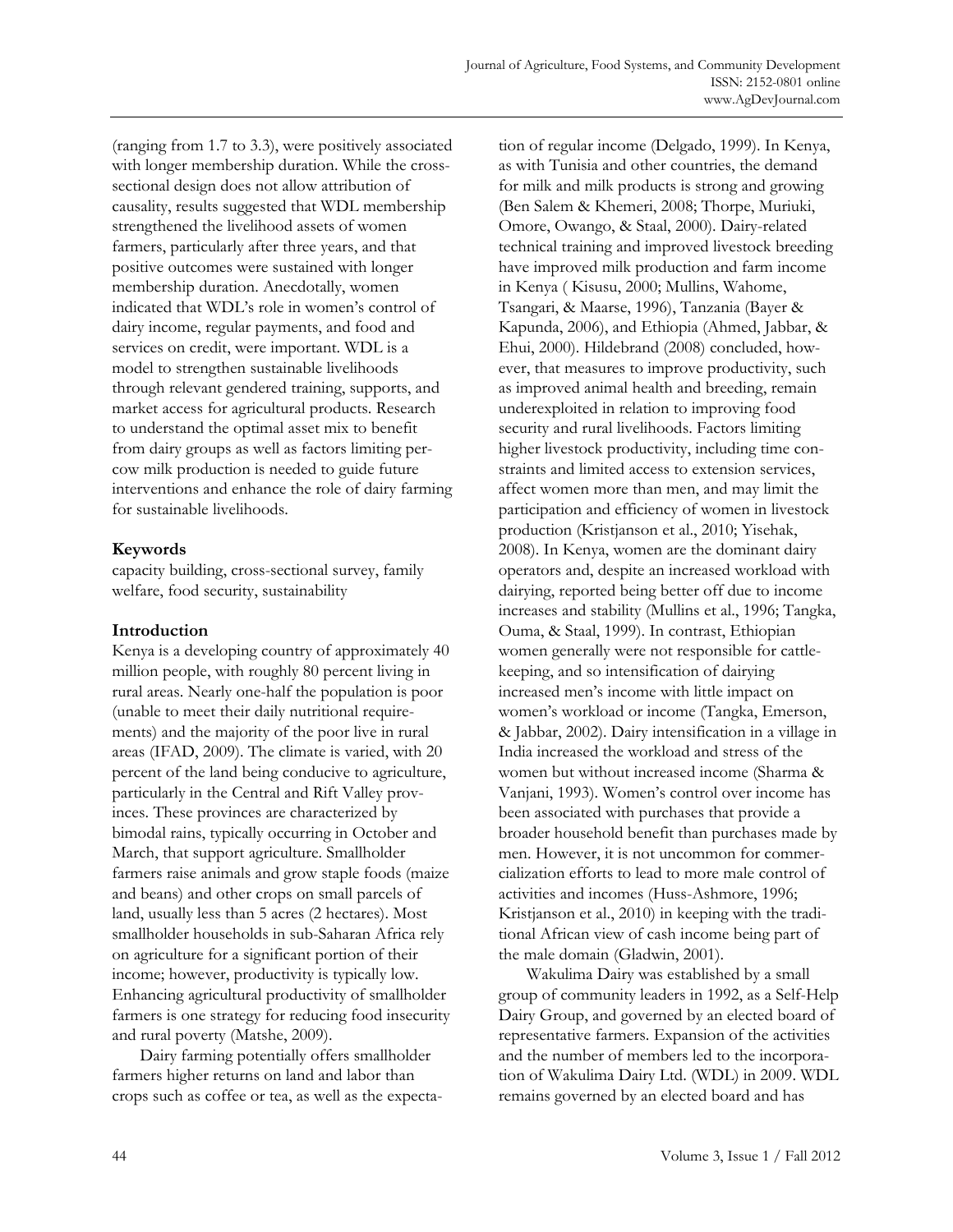about 6,000 independent member farmers throughout the Mukurwe-ini district, Central province, Kenya. Its primary business is to buy raw milk from its members and transport and sell the milk to various markets. In addition, WDL broadly supports members by providing veterinary services, animal feeds, school fees, and staple household foods on credit. WDL has gained the trust of its member farmers through good overall governance and making monthly milk payments that provide members with a steady income. WDL has succeeded in providing farmers with stable markets for their milk by being a committed supplier of high-quality milk.

 WDL has partnered with Farmers Helping Farmers (FHF), a Canadian NGO, since 1996, and with the Atlantic Veterinary College (AVC) since 2004, to strengthen the livelihoods of WDL's women farmers. Joint efforts were made to enhance dairy production through training and other supports and to retain women's control of dairy income. For three weeks each year, FHF volunteers and AVC faculty and students have assisted in practical training for farmers and efforts to improve the quality of animal health services. Four sequential projects with WDL were financed in part by the Canadian International Development Agency (CIDA). Kenyan staff, initially supported by project funds and then hired by WDL, continued the training throughout the year under the guidance of FHF and AVC. Women farmers were the focus of training, although not at the exclusion of men. Women were represented on the board of directors as a requirement of the FHF partnership.

 Between 2004 and 2006, milk production and animal reproduction on WDL farms generally improved (VanLeeuwen et al., 2012). However, there is little published on broader sustainable livelihood (DFID, 2001) asset and outcome measures for women farmers belonging to community-based dairy organizations, nor on these measures associated with longer-term semicommercial dairying as a livelihood strategy.

 To inform future projects and interventions, our study objectives were to determine relationships between dairy group membership and duration of membership, sustainable livelihood assets, household income, and food security.

## **Materials and Methods**

#### *Study Site*

The 6,000 WDL member households located throughout Mukurwe-ini Division represent approximately 29 percent of the district's population (estimated at 84,000 inhabitants in 2009) (Kenya National Bureau of Statistics, 2009). Milk is collected in trucks along four rural routes and from members within walking distance of the milk plant. There are nonmember farmers living among the dairy group members.

#### *Study Design*

A cross-sectional survey of 88 WDL member households, evenly distributed over four membership-duration groups (one- to three-, four to six-, seven- to nine-, and 10-and-more years), and a fifth group of 23 nonmember households, was conducted in August 2009.

#### *Sampling*

A sample size of 20 households in each group was established to generate data with reasonable power, balanced with limited resources, to conduct the research. Ten percent oversampling per group was included in case of spoiled or missing data. There was no central list with duration status or contact information for the 6,000 WDL member farmers and no reasonable and efficient manner to establish such a database to allow us to draw a stratified random sample. As a result, study participants in the four membership-duration groups were identified using chain referral sampling. This method is used to access "hard to reach" populations, such as those in developing countries (Heckathorn, 2002; Penrod et al., 2003). With chain referral, the study sample is created by referrals made among people (members) who know others possessing the "character of research interest" (membershipduration) (Biernacki & Waldorf, 1981). Eight WDL members were selected to initiate the referrals. These initiators represented a wide range of age, geographic distribution, and involvement within the dairy group. Each initiator referred farmer members who represented the four membershipduration groups. The research team contacted referred members to confirm membership dura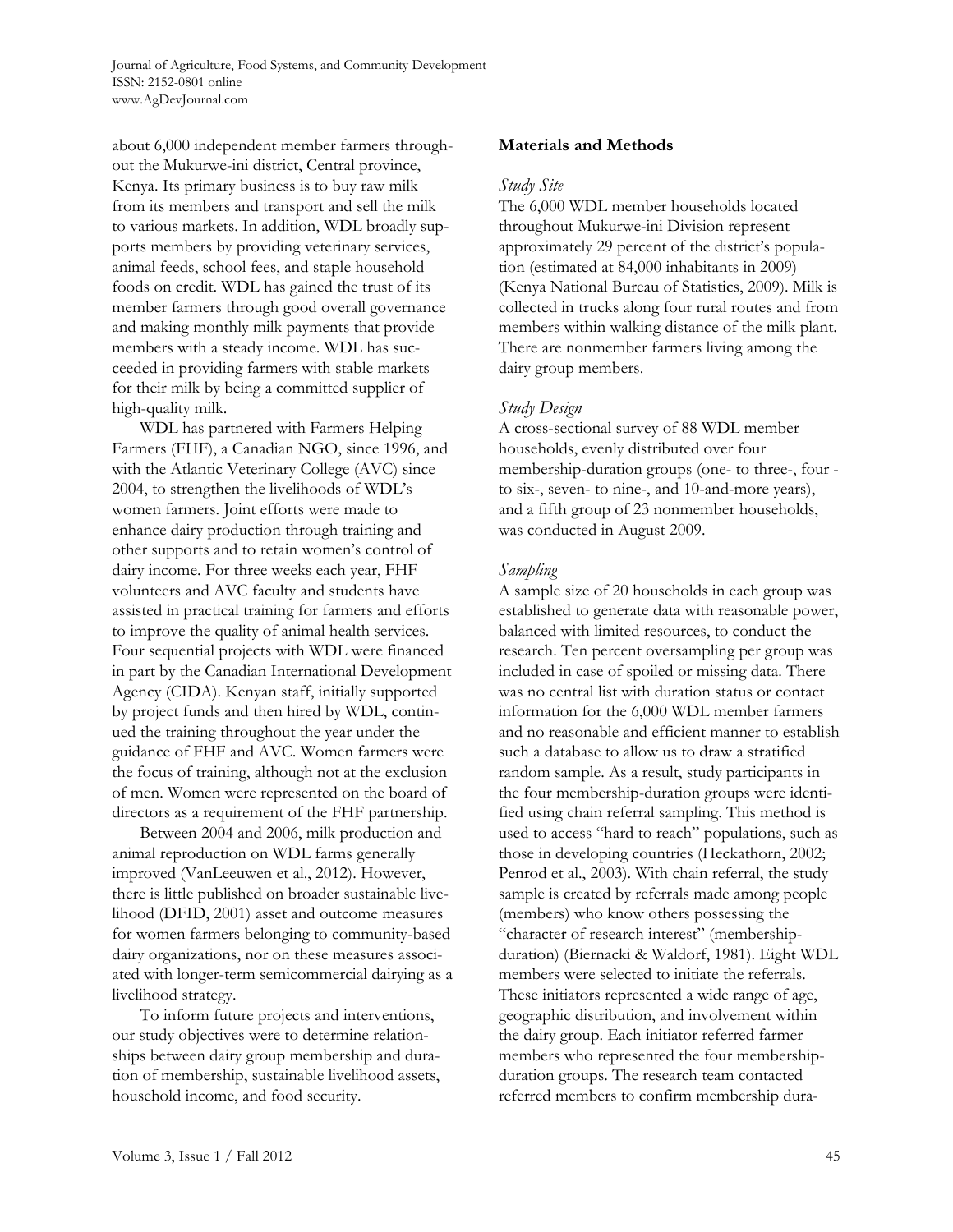tion. This procedure was repeated until sufficient numbers of members in each membershipduration group were identified. Referred WDL members were asked to identify nonmembers to generate a nonmember list (n=50). The nonmember participants (n=23) were randomly selected from this list. Directors and managers of WDL and teachers were excluded from the study to focus the research on households with farming as their primary livelihood strategy.

#### *Questionnaire Design*

The survey included open-ended and multiplechoice questions on household demographics and environment, farm characteristics, income, and household food security. Household environment questions, which examined housing (e.g., construction, repair, size), facilities (e.g., fuel, water, sanitation), and consumer assets (e.g., bicycle, radio), were modified from the Kenyan National Household Demographic and Health Survey (Central Bureau of Statistics [Kenya], Ministry of Health [Kenya], and ORC Macro, 2004). In order to develop a count index that represented household environment, housing and facilities were categorized as improved or not and a sum of improved home environment characteristics was computed for each household. For example, the number of buildings on the property and number of rooms in the main building was categorized as improved if the number was equal to or greater than the median number observed within the study. In addition, a vented cook house (i.e., with a chimney to exhaust wood smoke) and concrete or brick walls and floors were classified as improved. An improved latrine was one not shared with other families, as described in the Kenyan Demographic Survey (Kenyan National Bureau of Statistics [KNBS], 2010).

 Primary and secondary household water sources were identified and included piped (to compound or neighbor), harvested rainwater, river or stream, public tap, and borehole (unprotected shallow well). The proportion of households using river or stream water as the primary or secondary source in both seasons was computed as an indicator of water access.

A measure of "household crowding" was

computed from the number of daily household inhabitants divided by the number of rooms in the main building. Each household was categorized as above or below the median "crowding" for the study group.

 Farm characteristics (e.g., acreage, herd size and age distribution, and milk production levels) were recorded. Monthly income (in categories) from milk, other farm product sales, and off-farm earned income were recorded. Milk income was based on the most recent full month of milk sales. Annual coffee income for 2008 was divided by 12 to estimate monthly coffee income. Midpoint values for each income stream were used to estimate household monthly income. Per-capita income was computed by dividing the monthly income estimate by the number of daily inhabitants. Women were asked who in the household controls the dairy income.

 Household food insecurity (access) (HFIA) was measured using the validated "Household Food Insecurity Access Scale Version 3" (Coates, Swindale, & Bilinsky, 2007). Briefly, this method captures and quantifies predictable experiences and responses of household food insecurity with reference to the previous four weeks. Nine questions address anxiety and the need to reduce food quality and/or quantity due to food shortages. Questions progress from experiences of mild to severe household food insecurity. For each question the frequency-of-occurrence is assessed as never, rare (one to two times), sometimes (three to 10 times), or often (more than 10 times). HFIA responses were tabulated as per Coates et al., (2007) and summarized by membership duration group to describe (1) the prevalence of households categorized as food secure, mildly food insecure, moderately food insecure, and severely food insecure; (2) the prevalence of households experiencing the conditions of "anxiety," "reduced quality," and "reduced quantity" of food; and (3) the overall HFIA score (as a continuous variable ranging from zero to 27). A "Household Hunger Score" (HHS) was computed for each household using the three most severe HFIA questions based on the HFIA cross-cultural validation study (Deitchler, Ballard, Swindale, & Coates, 2010). The HFIA questions were culturally adapted to include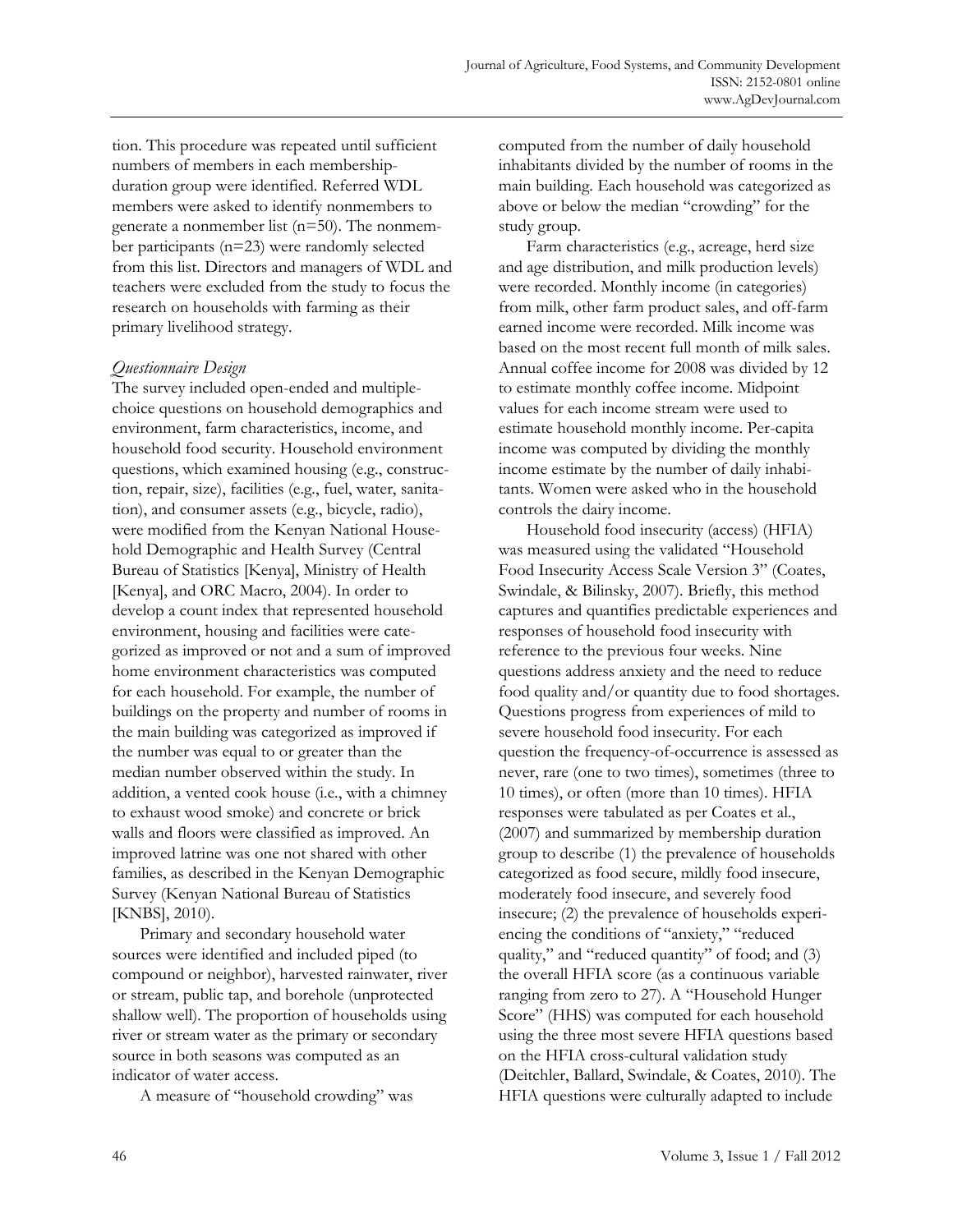local examples for prompts, as recommended (Coates et al., 2007).

 Prior to use, the questionnaire was revised after review by WDL management and pre-testing on three households.

#### *Survey Administration*

Family, farm, and demographic questions were posed to the husband and wife, depending on availability, or only the man or woman in singleparent situations. The person responsible for food preparation in the home, usually the woman, was interviewed alone (when possible) for household food insecurity and income control questions. The interview was conducted in person, using a translator as needed.

#### *Data Handling and Analysis*

Data were coded, manually entered using Microsoft Excel 2007 (Microsoft Office, Microsoft Corp. 2007), and checked for accuracy. The distribution of continuous variables was assessed visually and transformed (i.e., natural logarithm) to achieve a normal distribution. The normal distribution of transformed variables was confirmed using the Shapiro-Wilks test. Standard chi-square or Fisher's exact (categorical variables), ANOVA (normally distributed continuous data), and Kruskall-Wallis (not-normally distributed continuous data) tests were used to determine associations among the five membership groups (nonmembers through 10 and-more-year members), and among members and nonmembers for demographic, production, and livelihood outcomes. Statistical analyses were conducted using Stata 10. Significance was assessed at  $p \leq 0.05$ .

 Approval to conduct the study was obtained through FHF, WDL, and the University of Prince Edward Island Research Ethics Board prior to conducting the study. Signed consent was obtained from all participants after the nature of the study had been fully explained.

## **Results**

## *Human and Social Capital*

Men were the predominant heads-of-household (83 percent), while 10 percent of households were headed by widowed women. Overall, 83 percent of participants were married, which ranged from 65 percent in the seven- to nine-year group to 95 percent in the one- to three-year group. One participant was divorced and seven were single. Gender of household head and marital status were not associated with duration of membership.

 As expected, the average age of WDL member mothers (range 21–73) and fathers (range 24–78) increased with longer WDL membership duration, although the age of newer member groups were similar (table 1). Comparing all-members to

#### Nonmembers (n=23) Members 1–3 yrs. (n= 23) Members 4–6 yrs. (n=22) Members 7–9 yrs. (n=20) Members 10+ yrs. (n=23) All-Members (n=88) Mother's age mean (SE) 43.9 (3.0)a 35.1 (2.2)ab 34.4 (2.1)ab 43.3 (2.2)ab 52.9 (2.1)ac 41.5 (1.3) Father's age mean (SE) 52.3 (3.1)a 40.7 (2.4)b 38.8 (2.5)b 48.1. (3.8)ab 62.5 (3.7)ac 46.3 (1.8) Household size<sup>2</sup> mean (SE)  $5.1(0.4)$   $4.0(0.3)$   $4.3(0.3)$   $4.3(0.4)$   $3.8(0.4)$   $4.1(0.2)*$ Mother's education attended % no formal &primary 90.9 81.2 69.6 50.0 63.6 66.7 % secondary 9.1a 18.2ab 30.4abc 50.0bc 36.4bc 33.3\* Father's education attended % no formal and primary 81.8 70.0 63.7 25.0 80.0 62.4 % secondary and higher 18.2a 30.0a 36.4a 75.0b 20.0a 37.6\*

#### Table 1. Household Demographics, by Dairy Group Membership Duration<sup>1</sup>

<sup>1</sup> Values having the same letter within each row are not significantly different ( $p < 0.05$ ) <sup>2</sup> Usual residents who eat at the home >5 days per week

\* All member and nonmember measures in the row are significantly different (*p* ≤ 0.05)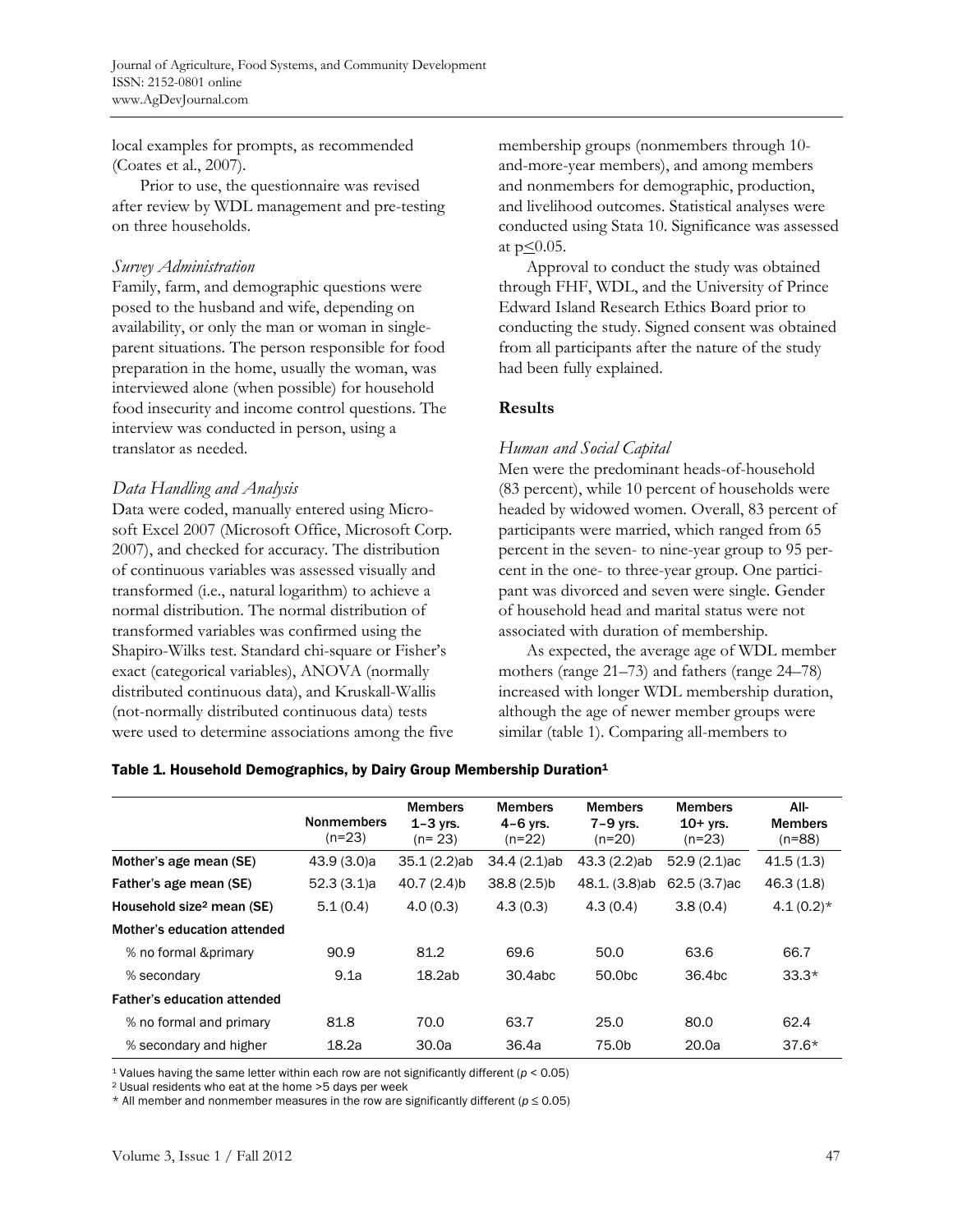nonmembers, the average mothers' and fathers' ages were not different. Average household size (daily occupants) was lower for all-members (4.1) compared to nonmembers (5.1) and ranged from one to 10. Fewer nonmember mothers and fathers had secondary education compared to all-members. A significantly greater proportion of the seven- to nine-year group fathers had secondary education compared to other groups.

 Fewer nonmember mothers (48 percent) were affiliated with a Women's Self-Help Group (Women's group) compared with all-member mothers (70.5 percent). There was no difference in the women's group member proportions among the groups of WDL members. Overall, 84 percent of women reported belonging to a church, with no difference among membership groups.

#### *Natural and Physical Capital*

Almost all (99 percent) participants owned their home and land. The number of household buildings (mean two, a main building and separate kitchen; range one to five) and the number of rooms in the main building (mean three, range one to eight) were not associated with membership duration group. All main buildings had roofs of corrugated steel and were constructed with brick

(45 percent) or wood plank/mud (55 percent) walls, with no membership group association. Duration of membership was positively associated with the proportion of households having a pit latrine at home, concrete or tile floors, and a vented cookhouse (table 2). All households cooked with firewood or charcoal, and the majority used light from kerosene lamps. Solar light was used by five households and five others used electricity for lighting. Household crowding ranged from 0.25 to 4.5 persons per room in the main building, with a median of 1.3. More nonmember households had higher-than-median crowding compared to allmembers. The number of improved household characteristics (range zero to six) was positively associated with duration of membership, specifically for households with seven or more years of WDL membership.

 Fewer member households relied on river water in the dry season compared to nonmembers, and there was evidence of lower river-water reliance with longer membership duration (table 3). More all-members used piped water in the dry season compared with nonmembers. Rainwater, stored in small buckets and large cisterns, was the primary household water source in the wet season. Throughout both seasons, the proportion of

| Table 2. Household Environment (% of households) and Number of Improved |
|-------------------------------------------------------------------------|
| Home Characteristics by Dairy Group Membership Duration <sup>1</sup>    |

|                                    | <b>Nonmembers</b><br>$(n=23)$ | <b>Members</b><br>$1-3$ yrs.<br>$(n=23)$ | <b>Members</b><br>4-6 yrs.<br>$(n=22)$ | <b>Members</b><br>7-9 yrs.<br>$(n=20)$ | <b>Members</b><br>$10+$ yrs.<br>$(n=23)$ | All-<br><b>Members</b><br>$(n=88)$ |
|------------------------------------|-------------------------------|------------------------------------------|----------------------------------------|----------------------------------------|------------------------------------------|------------------------------------|
| Home construction                  |                               |                                          |                                        |                                        |                                          |                                    |
| Concrete or tile floor             | 4.4a                          | 17.4ab                                   | 18.2ab                                 | 65.0c                                  | 52.2c                                    | $37.5*$                            |
| Dirt floor                         | 95.6                          | 82.9                                     | 81.8                                   | 35.0                                   | 47.8                                     | 62.5                               |
| <b>Facilities and utilities</b>    |                               |                                          |                                        |                                        |                                          |                                    |
| Pit latrine at home                | 65.2a                         | 73.9ab                                   | 90.9 <sub>bc</sub>                     | 90.0 <sub>bc</sub>                     | 100.0c                                   | 88.6*                              |
| Pit latrine at neighbour           | 34.8                          | 26.1                                     | 9.1                                    | 10.0                                   | 0.0                                      | 11.4                               |
| Vented cookhouse                   | 8.7a                          | 21.7ab                                   | 18.2ab                                 | 45.0b                                  | 39.1 <sub>b</sub>                        | $30.7*$                            |
| Household crowding                 |                               |                                          |                                        |                                        |                                          |                                    |
| % with $> 1.3$ people/room         | 78.3a                         | 52.2ab                                   | 63.6ab                                 | 50.0ab                                 | 34.8b                                    | $50.0*$                            |
| Number of improved characteristics |                               |                                          |                                        |                                        |                                          |                                    |
| Mean (SE)                          | 1.7(0.2)a                     | 2.1(0.2)a                                | 2.2(0.3)a                              | 3.3(0.3)b                              | 3.3(0.3)b                                | $2.7(0.1)*$                        |

<sup>1</sup> Values having the same letter within each row are not significantly different ( $p < 0.05$ )

\* All-members and nonmember measures in the row are significantly different (*p* ≤ 0.05)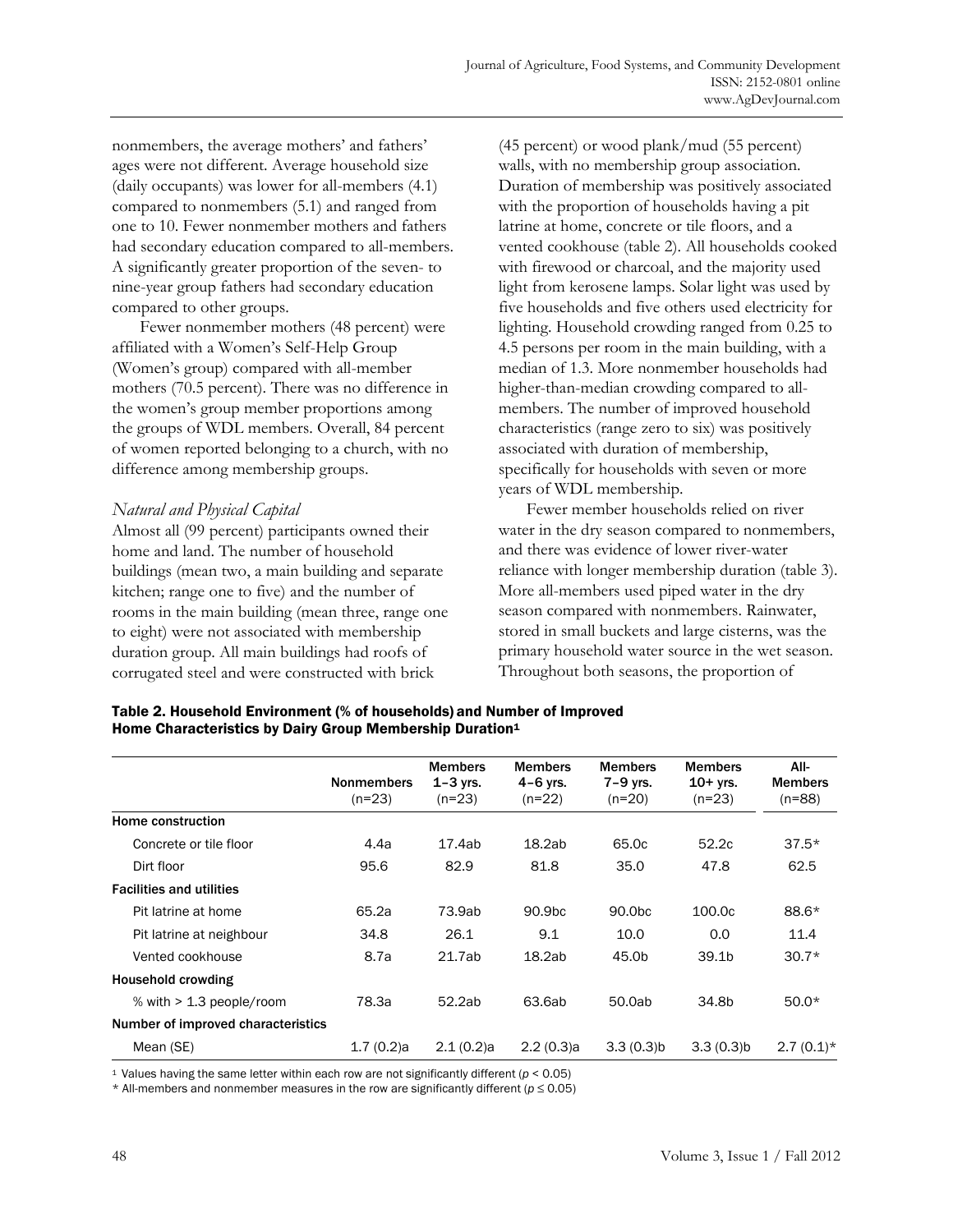|                         | <b>Nonmembers</b> | <b>Members</b><br>$1 - 3$ yrs. | <b>Members</b><br>4-6 yrs. | <b>Members</b><br>$7-9$ yrs. | <b>Members</b><br>$10+$ yrs. | AII-<br><b>Members</b> |
|-------------------------|-------------------|--------------------------------|----------------------------|------------------------------|------------------------------|------------------------|
| <b>Dry Season</b>       | $(n=23)$          | $(n=23)$                       | $(n=22)$                   | $(n=20)$                     | $(n=23)$                     | $(n=88)$               |
| River or stream         | 91.3a             | 69.6ab                         | 50.0b                      | 65.0b                        | 52.2 <sub>b</sub>            | $59.1*$                |
| Rainwater               | 0                 | O                              | 4.6                        | 10.0                         | 4.4                          | 4.6                    |
| Piped <sup>2</sup>      | 4.4a              | 21.7ab                         | 27.3b                      | 10.0ab                       | 43.5b                        | $26.1*$                |
| Borehole, spring, other | 4.4               | 8.7                            | 18.2                       | 15.0                         | 0                            | 10.2                   |
| River as $1^0$ or $2^0$ | 91.3a             | 86.9ab                         | 72.7ab                     | 65.0b                        | 69.6ab                       | 73.9                   |
| <b>Wet Season</b>       |                   |                                |                            |                              |                              |                        |
| River or stream         | 8.7               | 17.4                           | 4.4                        | 5.0                          | 4.4                          | 8.0                    |
| Rainwater               | 91.3              | 69.6                           | 78.3                       | 80.0                         | 65.2                         | 72.7                   |
| Piped <sup>2</sup>      | $\Omega$          | 13.0                           | 13.0                       | 10.0                         | 30.4                         | 17.0                   |
| Borehole, spring, other | $\Omega$          | 0                              | 4.4                        | 5.0                          | $\circ$                      | 2.3                    |
| River as $10$ or $20$   | 78.3a             | 47.8b                          | 31.8b                      | 35.0b                        | 26.0b                        | $35.2*$                |

#### Table 3. Primary Water Source in the Dry and Wet season, by Dairy Group Membership Duration (% of households)1

1 Values having the same letter within each row are not significantly different (*p* < 0.05) 2 Water piped to compound, neighbour, public tap

\* All-members and nonmember measures in the row are significantly different ( $p \le 0.05$ )

households using river water as a primary or secondary source was lower for all-members compared with nonmembers, and was lower with longer duration of membership.

 Nonmembers owned fewer consumer assets than all-members (table 4). Mobile phones and radios were the most predominant consumer asset. The proportion of all-member households with mobile phones was significantly higher than nonmembers'. Very few households owned a refrigerator, motorbike, or car/truck which reflected results for rural Kenya in the most recent

national survey (KNBS, 2010).

 Most households owned two acres (0.8 hectare) of land or less, with no difference among membership duration groups. More WDL members rented additional land than nonmembers (49 percent vs. 26 percent). Of these renters, most (88 percent) rented one acre (0.4 hectare) or less. The proportion of households dedicating their largest land area to napier grass (animal fodder) was higher with longer membership duration and there was a reverse trend for growing maize (figure 1). Members of the one- to three-year group did

#### Table 4. Consumer Assets Ownership, by Dairy Group Membership Duration (% of households)<sup>1</sup>

|                                   | <b>Nonmembers</b><br>$(n=23)$ | <b>Members</b><br>$1 - 3$ vrs.<br>$(n=23)$ | <b>Members</b><br>$4-6$ yrs.<br>$(n=22)$ | <b>Members</b><br>$7-9$ yrs.<br>$(n=20)$ | <b>Members</b><br>$10+$ yrs.<br>$(n=23)$ | AII-<br><b>Members</b><br>$(n=88)$ | KNBS <sup>3</sup> |
|-----------------------------------|-------------------------------|--------------------------------------------|------------------------------------------|------------------------------------------|------------------------------------------|------------------------------------|-------------------|
| # of consumer assets <sup>2</sup> | 1.7(0.2)a                     | $2.5(0.2)$ ab                              | 3.1(0.3)b                                | 2.6(0.3)ab                               | $2.3(0.2)$ ab                            | $2.6(0.1)*$                        |                   |
| Radio                             | 74                            | 91                                         | 91                                       | 80                                       | 77                                       | 85                                 | 71                |
| Mobile phone                      | 65                            | 96                                         | 96                                       | 100                                      | 86                                       | $94*$                              | 53                |
| TV                                | 13                            | 17                                         | 43                                       | 40                                       | 27                                       | 33                                 | 18                |
| <b>Bicycle</b>                    | 13                            | 26                                         | 44                                       | 20                                       | 18                                       | 27                                 | 34                |
| Solar energy                      | 4                             | 13                                         | 30                                       | 15                                       | 14                                       | 18                                 | 6                 |

<sup>1</sup> Values having the same letter within each row are not significantly different ( $p < 0.05$ ) <sup>2</sup> Mean number (SE) of the assets listed

3 Results for rural Kenya from Kenyan Demographic Household Survey 2008 for context (KNBS, 2010)

\* All-members and nonmember measures in the row are significantly different (*p* ≤ 0.05)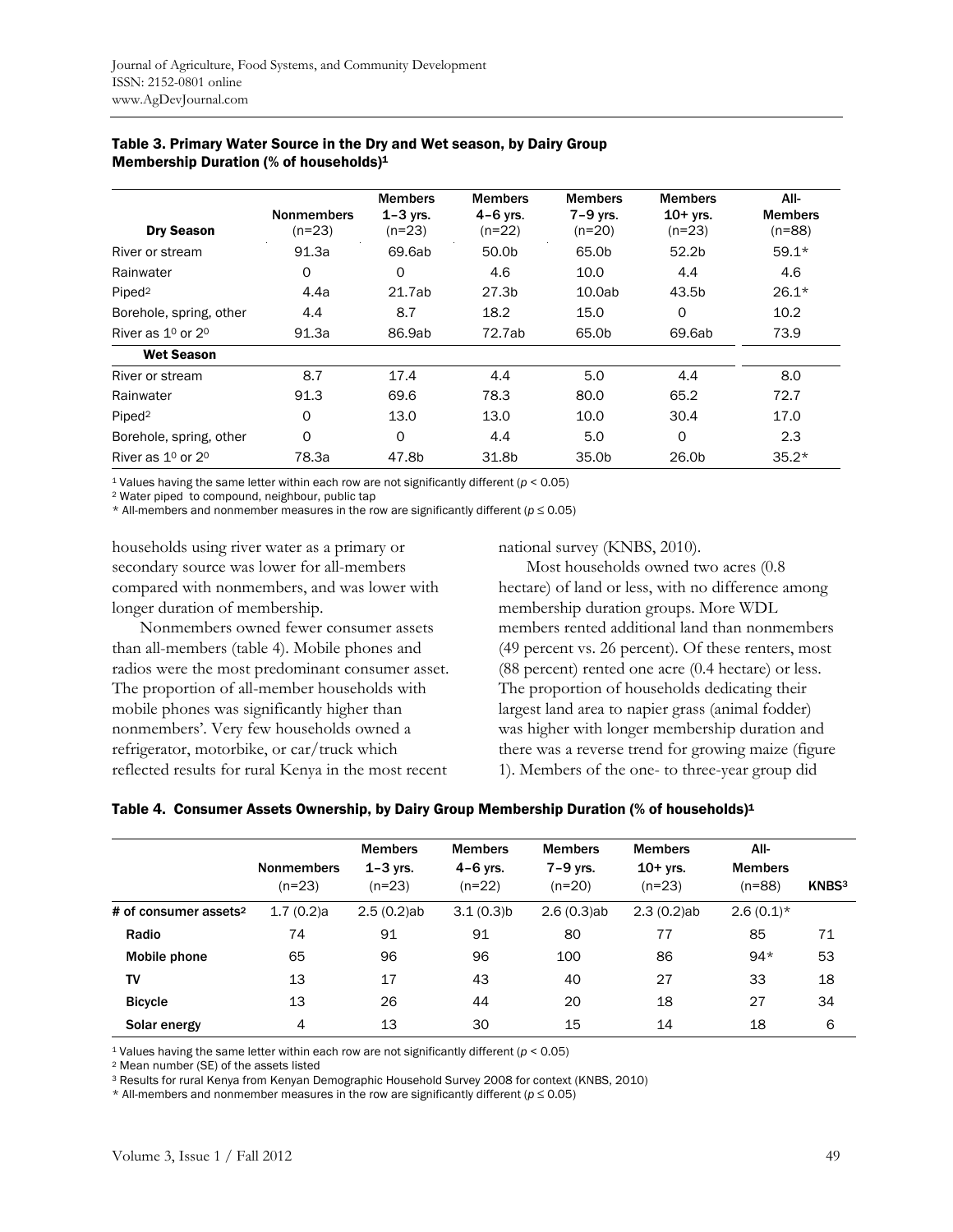not follow the trend; many had their largest land area dedicated to growing coffee. Significantly more all-members (40 percent) than nonmembers (9 percent) dedicated the largest land area to napier grass production. Significantly fewer allmembers (24 percent) dedicated their largest land area to maize production compared to nonmembers (61 percent). Some members (35 percent) and nonmembers (26 percent) dedicated their largest land area to coffee production.



Figure 1. Crop Occupying the Largest Farm Area, by Membership Group

## *Dairy Farm Characteristics*

Women alone were responsible for dairy work on 51 percent of farms (range 31–70 percent across groups), and jointly with their husband on 45 percent of farms (range 13–70 percent across groups). Men alone were responsible for dairy work on 10–22 percent of farms across groups, and a hired hand was responsible for the dairy work in one household in the seven- to nine-year

group and two in the 10-and-more-years group. No differences were observed among membership duration groups.

Herd size ranged from zero to six animals and the number of heifers from zero to four (table 5). Nonmembers with cattle had smaller herds and fewer lactating cows than all-members. No differences were seen in the number of heifers among the membership groups. Daily milk production per farm ranged from 2.2 to 99.2 pounds (one to 45 kg), and per lactating cow

#### Table 5. Dairy Herd and Production Characteristics, by Dairy Group Membership Duration<sup>1</sup>

|                               | <b>Nonmembers</b><br>$(n=23)$ | <b>Members</b><br>$1 - 3$ yrs.<br>$(n=23)$ | <b>Members</b><br>$4-6$ yrs.<br>$(n=22)$ | <b>Members</b><br>$7-9$ yrs.<br>$(n=20)$ | <b>Members</b><br>$10+$ yrs.<br>$(n=23)$ | AII-<br><b>Members</b><br>$(n=88)$ |
|-------------------------------|-------------------------------|--------------------------------------------|------------------------------------------|------------------------------------------|------------------------------------------|------------------------------------|
| Herd size (all farms)         | 0.7(0.2)                      | 1.8(0.2)                                   | 2.5(0.2)                                 | 2.2(0.3)                                 | 2.3(0.3)                                 | $2.2(0.1)*$                        |
| Herd size <sup>1</sup>        | 1.3(0.1)a                     | $1.8(0.2)$ ab                              | 2.5(0.2)c                                | $2.2(0.3)$ <sub>bc</sub>                 | $2.4(0.3)$ <sub>bc</sub>                 | $2.2(0.1)*$                        |
| # lactating cows <sup>1</sup> | 0.3(0.1)                      | 1.0(0.1)                                   | 1.2(0.2)                                 | 0.9(0.2)                                 | 1.0(0.2)                                 | $1.0(0.1)*$                        |
| # heifers <sup>¶</sup>        | 0.5(0.1)                      | 0.4(0.2)                                   | 0.8(0.1)                                 | 0.7(0.2)                                 | 0.9(0.2)                                 | 0.7(0.1)                           |
| Kg milk produced/days         | 3.1(1.3)a                     | $6.4(1.0)$ ab                              | $15.1(3.5)$ b                            | $11.5(1.9)$ b                            | $11.3(1.8)$ b                            | $10.3(1.1)*$                       |
| Kg milk produced/cow/days     | 3.1(1.3)a                     | $5.5(0.6)$ ab                              | 7.7(1.2)b                                | $8.9(1.0)$ b                             | 8.6(1.3)b                                | $7.5(0.5)$ *                       |
| % milk sold/day <sup>§</sup>  | 24.4 (16.4)                   | 66.5(5.4)                                  | 73.0(6.5)                                | 76.7 (2.8)                               | 75.2 (3.4)                               | $72.3(2.5)*$                       |
| Kg home milk/capita/day!      | 0.3(0.11)                     | 0.5(0.1)                                   | 0.6(0.1)                                 | 0.6(0.1)                                 | 0.6(0.1)                                 | 0.6(0.0)                           |

<sup>1</sup> Data are expressed as mean (SE) for consistency; values having the same letter within each row are not significantly different ( $p < 0.05$ ) \* All-member vs. nonmember measures in the row are significantly different ( $p$ 

\* All-member vs. nonmember measures in the row are significantly different (*<sup>p</sup>* <sup>≤</sup> 0.05) ¶ Includes only farms with cattle (n=13 for nonmembers, n=22 for 10+ members)

§ Milk production data from farms with lactating cows (n=4 for nonmembers; n=20, 15, 13, 17 for 1–3, 4–6, 7–9, 10+ years, respectively)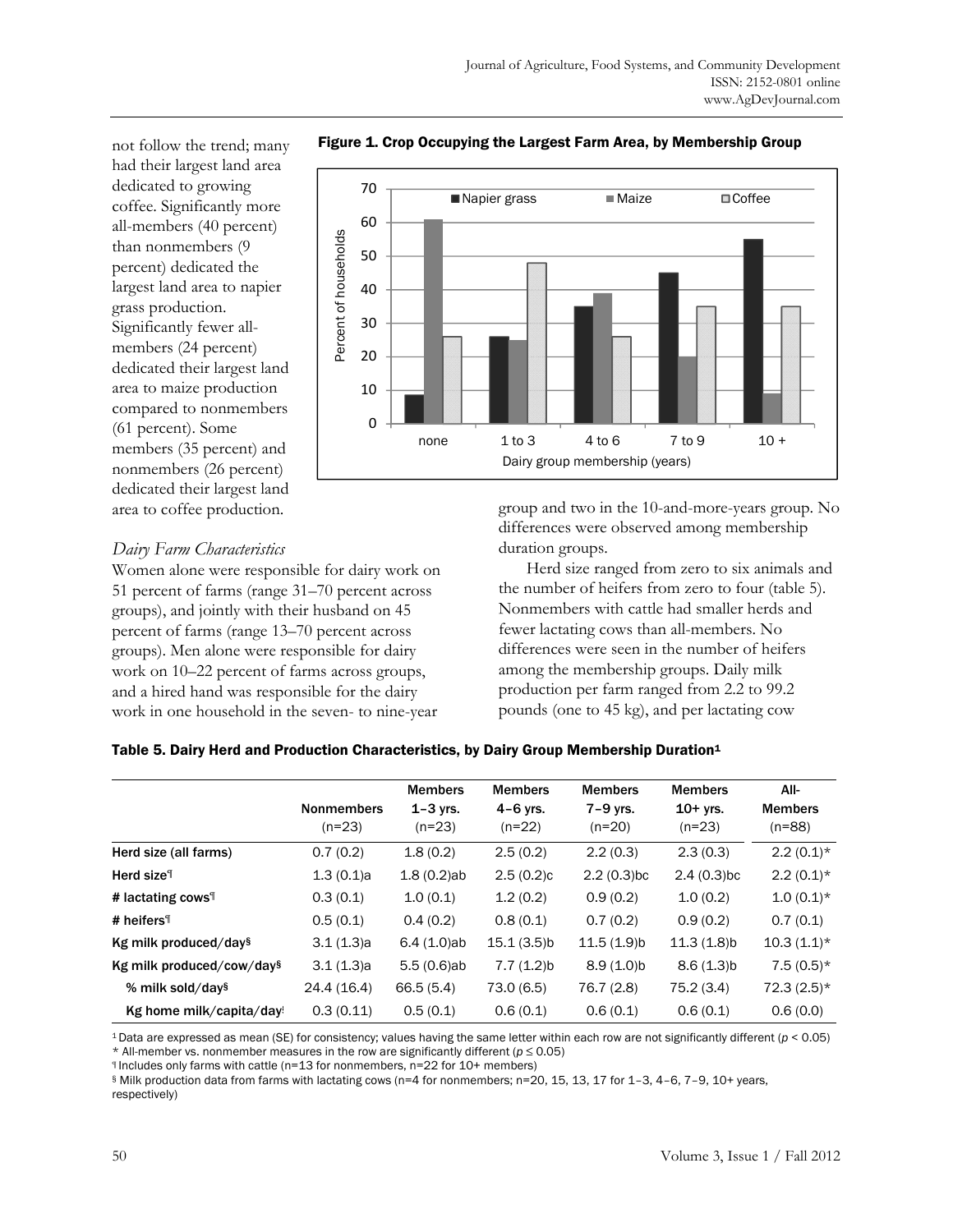|                                                               | <b>Nonmembers</b><br>(n <sup>2</sup> ) | <b>Members</b><br>$1-3$ vrs.<br>$(n=23)$ | <b>Members</b><br>$4-6$ yrs.<br>$(n=22)$ | <b>Members</b><br>$7-9$ yrs.<br>$(n=20)$ | <b>Members</b><br>$10+$ yrs.<br>$(n=23)$ | All-<br><b>Members</b><br>$(n=88)$ |
|---------------------------------------------------------------|----------------------------------------|------------------------------------------|------------------------------------------|------------------------------------------|------------------------------------------|------------------------------------|
| Total per capita income (Ksh) <sup>3</sup>                    | 278<br>(58, 729)                       | 1562<br>(1250, 2770)                     | 2500<br>(1000, 2667)                     | 2867<br>(1429, 4500)                     | 2094<br>(1111, 2850)                     | $2010*$<br>(1150, 3055)            |
| Non-dairy per capita income $(Ksh)^3$                         | 278a<br>(58, 625)                      | 847ab<br>(417, 1750)                     | 833ab<br>(200, 2006)                     | 1619b<br>(1060, 3423)                    | 570ab<br>(361, 1458)                     | $917*$<br>(416, 1979)              |
| Monthly dairy income                                          |                                        |                                          |                                          |                                          |                                          |                                    |
| % of farms earning 0-5000 Ksh                                 | 100                                    | 91                                       | 64                                       | 60                                       | 68                                       | $71*$                              |
| % of farms earning >5000 Ksh                                  | 0a                                     | 9ab                                      | 36 <sub>c</sub>                          | 40c                                      | 32 <sub>bc</sub>                         | 29                                 |
| Dairy income control                                          |                                        |                                          |                                          |                                          |                                          |                                    |
| % of farms women sole or joint<br>control control (man&woman) | Na                                     | 78                                       | 77                                       | 80                                       | 78                                       | 79                                 |

#### Table 6. Monthly Income and Income Control by Dairy Group Membership Duration<sup>1</sup>

<sup>1</sup> Values having the same letter within each row are not significantly different ( $p < 0.05$ )<br><sup>2</sup> n=13 for nonmembers' total and nondairy incomes; n=2 for nonmembers' dairy incomes

<sup>3</sup> Median per capita incomes with 25<sup>th</sup> and 75<sup>th</sup> percentiles; the Kenyan shilling to U.S. dollar exchange rate was approximately 80 at the

time of the study (OANDA Historical Exchange Rates, http://www.oanda.com/currency/historical-rates/)

\* Member and nonmember measures in the row are significantly different (*p* ≤ 0.05).

ranged from 2.2 to 50.7 pounds (one to 23 kg). These production measures were higher for allmembers compared with nonmembers and specifically for longer-term (greater than threeyear) members. Short-term (one- to three-year) members had intermediate total and per-cow daily milk production. The proportion of milk sold ranged from zero to 96 percent, and was significantly higher for all-members compared with nonmembers, with no difference among WDL member groups. Milk retained for home use, from households with lactating cows, ranged from 0.3 to 3.3 lbs./capita (0.12 to 1.5kg/capita). One twomember household with four heifer calves retained 8.8 lbs. (4kg) of milk for household use. It was expected that some of the home-use milk was for

feeding calves. On average all-members retained twice the per-capita milk compared with the nonmembers (n=4) with lactating cows. This difference was not statistically significant, but represents a potentially nutritionally significant trend depending on intrahousehold allocation.

#### *Household Income and Income Control*

Household monthly income, from milk and coffee sales and casual and full-time jobs, ranged from zero to 27,000 Kenyan shillings (Ksh) (USD0 to USD337.50). Per-capita total and nondairy income was higher for all-members compared to nonmembers (table 6). Income figures for nonmembers were of limited value, as many (n=13) nonmembers did not disclose coffee

#### Table 7. Degree of Household Food Insecurity by Dairy Group Membership Duration (% of households)1

|                            | <b>Nonmembers</b><br>$(n=23)$ | <b>Members</b><br>$1 - 3$ vrs.<br>(n=23) | <b>Members</b><br>$4-6$ yrs.<br>$(n=22)$ | <b>Members</b><br>7-9 vrs.<br>$(n=20)$ | <b>Members</b><br>$10+$ yrs.<br>$(n=23)$ | AII-<br><b>Members</b><br>$(n=88)$ |
|----------------------------|-------------------------------|------------------------------------------|------------------------------------------|----------------------------------------|------------------------------------------|------------------------------------|
| <b>Secure</b>              | 4.4a                          | 17.4ab                                   | 27.3b                                    | 25.0ab                                 | 30.4b                                    | $25.0*$                            |
| <b>Mildly insecure</b>     | 8.7                           | 0                                        | 13.6                                     | 20.0                                   | 26.1                                     | 14.8                               |
| <b>Moderately insecure</b> | 26.1                          | 47.8                                     | 22.7                                     | 30.0                                   | 17.4                                     | 29.6                               |
| Severely insecure          | 60.9a                         | 34.8ab                                   | 36.4ab                                   | 25.0 <sub>b</sub>                      | 26.9b                                    | $30.7*$                            |

1 Values having the same letter within each row are not significantly different (*p* < 0.05)

\* All-members and nonmember measures in the row are significantly different (*p* ≤ 0.05)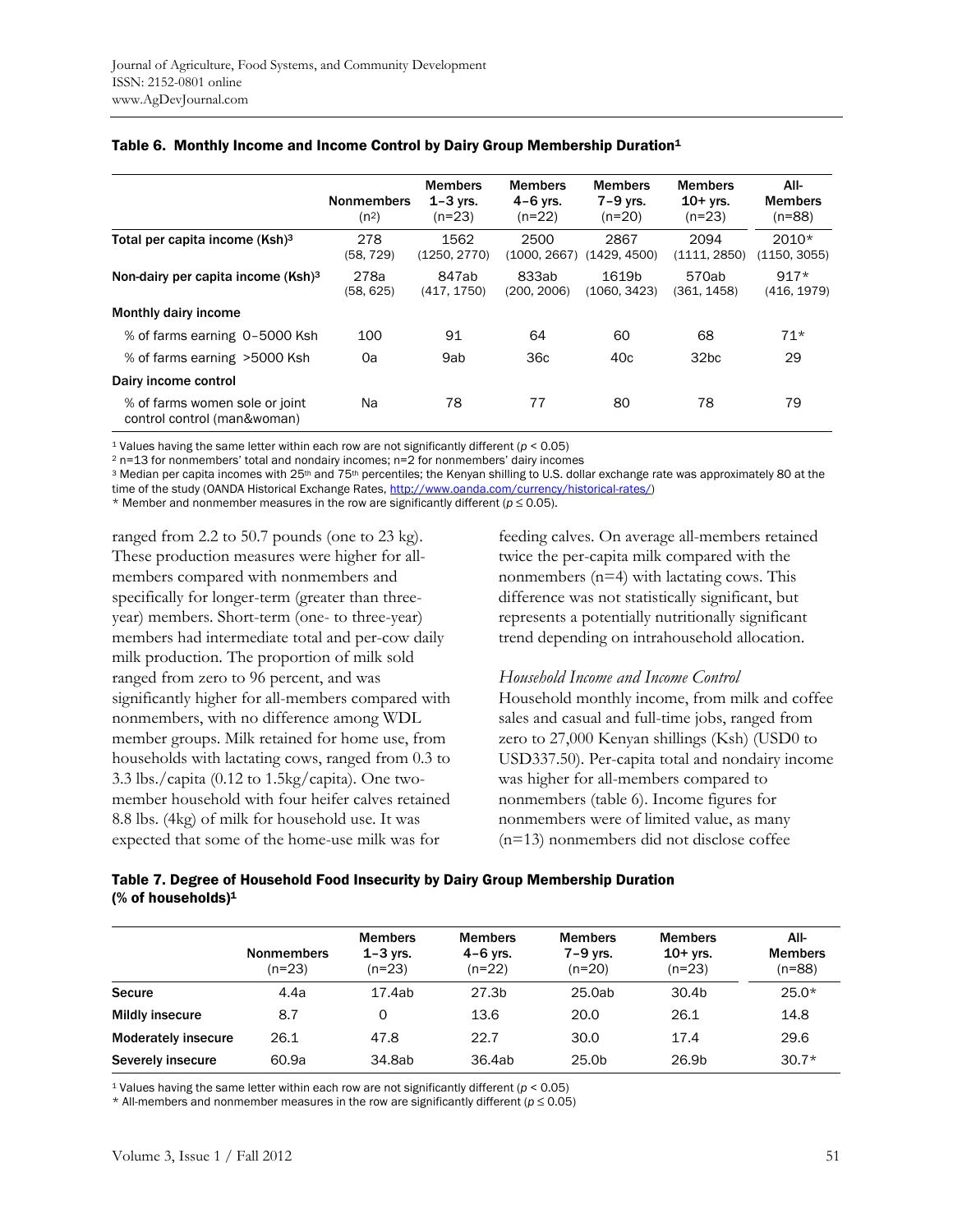| Domain                       | <b>Nonmembers</b><br>$(n=23)$ | <b>Members</b><br>$1 - 3$ vrs.<br>$(n=23)$ | <b>Members</b><br>$4-6$ vrs.<br>$(n=22)$ | <b>Members</b><br>7-9 vrs.<br>$(n=20)$ | <b>Members</b><br>$10+$ yrs.<br>$(n=23)$ | All-<br><b>Members</b><br>(n=88) |
|------------------------------|-------------------------------|--------------------------------------------|------------------------------------------|----------------------------------------|------------------------------------------|----------------------------------|
| Anxiety <sup>2</sup>         | 69.6                          | 56.5                                       | 59.1                                     | 60.0                                   | 47.8                                     | 55.7                             |
| Reduced quality <sup>3</sup> | 95.6a                         | 82.6ab                                     | 68.2b                                    | 70.0b                                  | 60.9b                                    | 70.4                             |
| Reduced intake <sup>4</sup>  | 73.9a                         | 56.5ab                                     | 40.9b                                    | 35.0 <sub>b</sub>                      | 34.8b                                    | 42.1                             |

#### Table 8. Prevalence of Food Insecurity in Three Domains, by Dairy Group Membership Duration (% of households)1

<sup>1</sup> Values having the same letter within each row are not significantly different ( $p < 0.05$ )<br><sup>2</sup> Anxiety: having feelings of uncertainty or anxiety over not having enough food<br><sup>3</sup> Reduced quality: not eating preferred fo

4 Reduced intake: eating smaller or fewer meals, having no food stores in the home, going to sleep hungry, or not eating for a full day

income. A greater proportion of households with more than three years of membership had high (more than 5000 Ksh/month or USD62.50) dairy income compared with one- to three-year members and nonmembers. Almost 80 percent of allmember women reported sole or joint control of dairy income. The two nonmembers reporting milk sales were not asked about who controlled dairy income because they did not sell milk to WDL.

secure. A positive trend in the proportion of households classified as food secure by duration of membership was observed (table 7). An opposite trend was observed for the proportion of severely food insecure households, which was lower as membership duration lengthened. More allmembers were categorized as food secure than nonmembers, particularly among members with more than three years of membership.

 The proportion of households expressing anxiety over food security (the least severe form of food insecurity) was not different between groups

# *Household Food Security*

Among WDL members, 25 percent were food



Figure 2. Household Food Insecurity Score (Median, Interquartile Range, and Range) by Dairy Group Membership Duration

a Boxes with different letters have significantly different medians (*p* ≤ 0.05)

(table 8). Dairy group membership for more than three years was associated with fewer households that needed to reduce quality and quantity of foods consumed in the previous month compared with nonmembers. The proportion of households reporting reduced food quality or quantity among the four- to six-, seven- to nine-, and greater-than-10 year membership groups was not significantly different.

 HFIA scores ranged from zero to 24, with a maximum possible score of 27 (figure 2). Longer-term (greater than three-year) dairy group members had better household food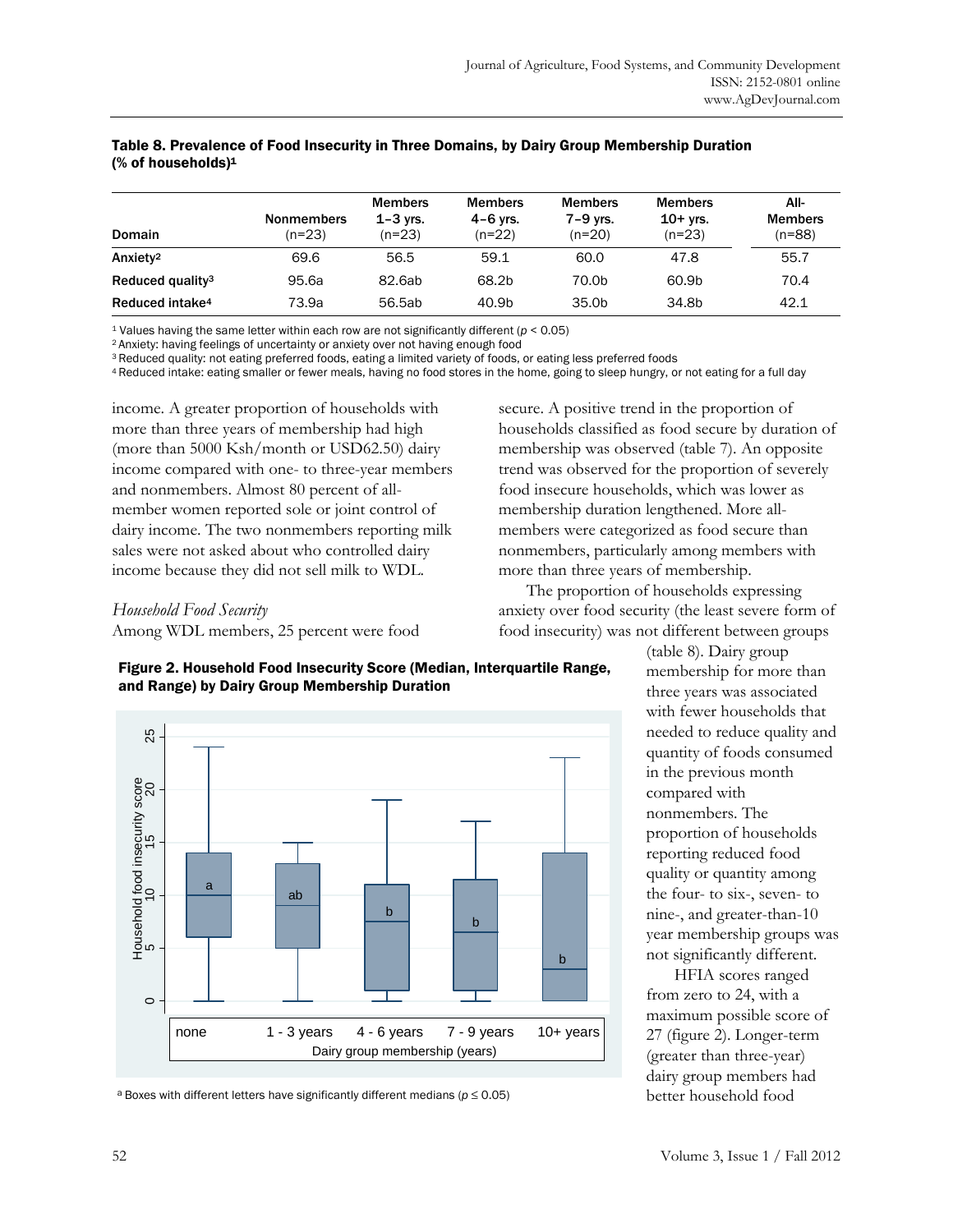security (lower HFIA score) compared with nonmembers ( $p < 0.10$ ). Nonmember and one- to three-year member HFIA scores were not significantly different. HFIA scores for the three membership groups with more than three years of membership were also not significantly different, although the median HFIA score exhibited a linear trend ( $p \leq 0.01$ ) toward lower food insecurity with longer membership duration. Household Hunger Scores were not associated with duration of membership.

#### **Discussion**

This study clearly demonstrated that belonging to the WDL dairy group in Kenya and the duration of membership were positively associated with women's livelihood assets and outcomes. Strengthened human, financial, and physical capital likely contributed to the increased resilience, capabilities and positive livelihood outcomes seen in WDL members. Rural agro-industries, such as WDL, are recognized as important links between farmers and the market (Moron, 2006) and may help address the many challenges to smallholder farmers entering "semicommercial" agriculture, which include unreliable markets for household food and limited transportation, agricultural support services, and market access for the surplus agricultural products (Bebe, 2003; Jaleta, Gebremedhin & Hoekstra, 2009).

#### *Human and Social Capital*

The age of the household adults increased with membership duration, as expected. However, the mean age of all-members compared with nonmembers was not different, and therefore comparisons between these two groups, with similar time to learn, farm, and accumulate assets, are valid.

 WDL member men and women had higher formal education levels and more member women participated in womens' groups. Higher education can increase human capital and positively impact capabilities, and may reflect higher overall livelihood assets that enable the investment in dairying; both scenarios making semicommercial farming more achievable. Women's groups often provide microfinance to members, as well as

learning opportunities, social security, and assistance in times of crisis (Cubbins, 1991). Members of women's groups may be better positioned to become WDL members and implement dairy production enhancements. However, attributing motivations and enabling factors for joining WDL was beyond the scope of this research.

 WDL member women reported full or joint dairy income control in almost 80 percent of households and within the context of longer-term semicommercial production. Tangka et al., (1999) found that 76 percent of Kenyan women in market-oriented smallholder dairying had some or full control of dairy income, although the traditional African view is that cash income is part of the male domain (Gladwin, 2001). Huss-Ashmore (1996) found that men controlled more of the dairy income in larger, more commercial farm households in Uasin Gishu District, Kenya. In Malawi and Uganda, men controlled highrevenue-generating commodities sold in formal markets (Njuki, Kaaira, Chamunorwa, & Chiuri, 2011). From this cross-sectional study we are not able to derive whether the efforts of the WDL-FHF partnership were a factor in the sustained income control. However, it is generally accepted that income in women's hands provides more household benefit than income in men's hands (Mullins, et al., 1996), which may help explain strengthened livelihood assets and more household food security observed for WDL member households.

# *Natural Capital*

Land access is very important to those who derive all or part of their livelihood from agricultural production. WDL members' ability to access additional rented land may be associated with higher income from higher milk production. As a result, member households may have greater capacity for sustainable livelihoods compared to nonmembers.

 Land use differences between members and nonmembers (proportion of land used for napier grass as animal fodder versus maize production) are representative of the change typically seen when farmers transition from subsistence to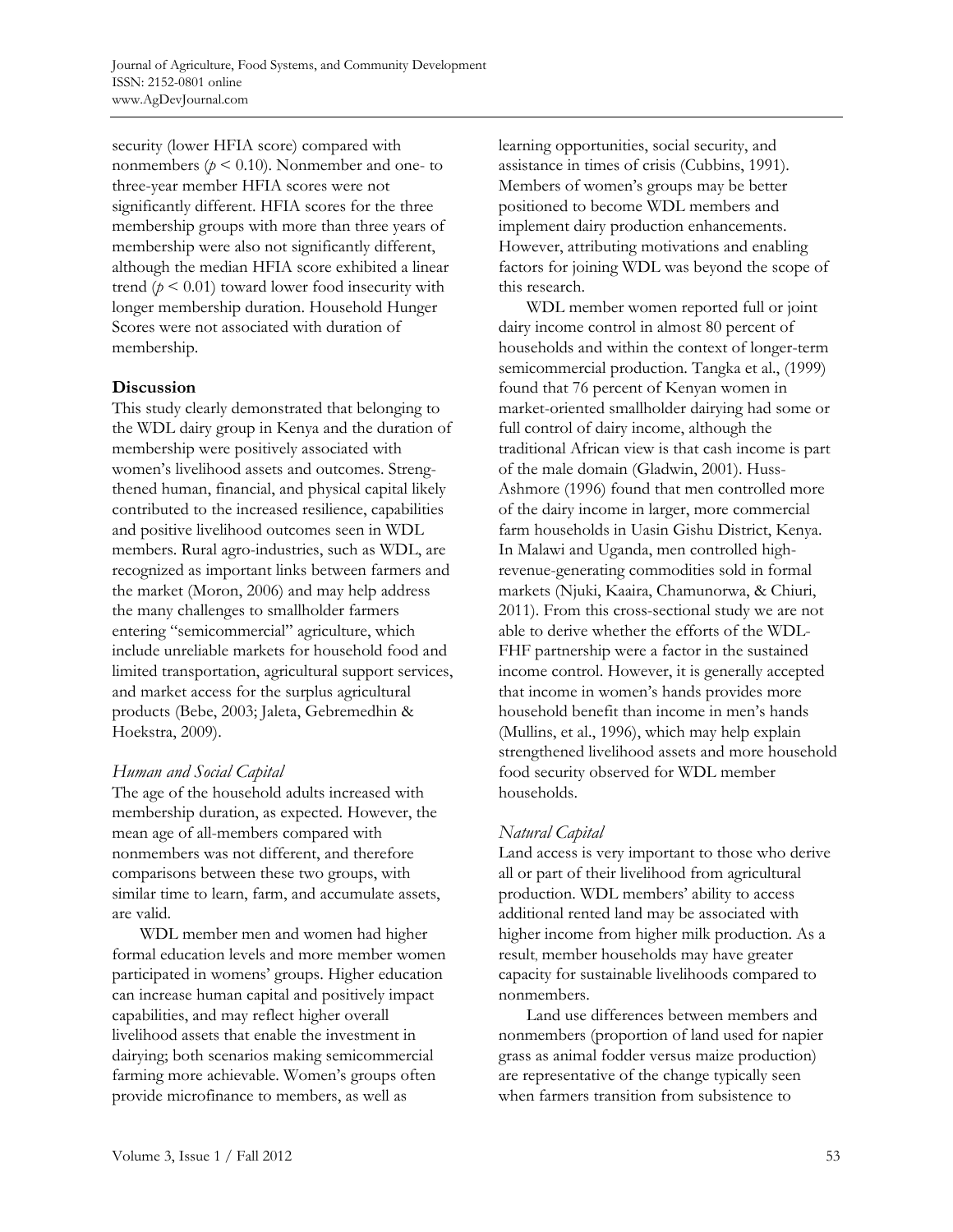semicommercial agriculture (Jaleta, et al., 2009). The positive association of land use for napier grass and membership duration suggests that this land use shift occurred gradually and may represent greater commitment to dairy farming as a livelihood strategy over time. This difference also suggests more sustainable land use. Perennial napier grass has a broad leafy canopy and extensive root system that potentiallyreduce the rate of soil erosion compared with maize and coffee, which leave erodible soil exposed to water and wind. In addition, WDL members, who have relatively larger herds after the first three years of membership, have increased manure available from their own livestock, which, when used on crop and pasture plots, can increase crop yields and improve soil quality (Lwelamira, Binamungu, & and Njau, 2010).

 The one- to three-year membership group was the exception to the observed land use trend. More farmers allotted their largest land area to coffee production. Higher world coffee prices and Kenyan government-initiated coffee market reforms initiated in 2003 (PKF Consulting Ltd. & International Research Network, 2005) may have impacted land use decisions by these farmers.

# *Physical Capital*

Housing characteristics and asset ownership, rather than measures of current welfare or poverty, are commonly used to measure economic trends in developing countries (Wamani, Tylleskør, Åstrøm, Tumwine, & Peterson, 2004). In general, regular income is used for food and other daily expenses, whereas income received infrequently and in large amounts tends to be spent on large items (Morris, Carletto, Hoddinott, & Christiaensen, 2000). Some Tanzanian households belonging to a wellmanaged community dairy group were able to improve their homes after three to five years of membership (Bayer & Kapunda, 2006). It is possible that improved household characteristics (latrine, concrete floor, vented cookhouse) and water access may have pre-existed the membership and enabled households to participate in intensified dairying. The differences observed with longer WDL membership duration suggest, however, that these improvements resulted from longer-term,

stable dairy income. Although dairy income is received regularly, "building a house" was cited as one of the benefits of WDL membership (Walton, 2012). Improved sources and access (piped and sufficient rainwater) to water may similarly reflect the income benefits of longer WDL membership through investment in community water projects or the purchase of rainwater storage cisterns that are adequate to meet household needs during the wet season. The cross-sectional nature of the study does not, however, allow us to draw conclusions of causal relationships.

 The differences observed in household characteristics for those with longer membership duration, suggest the potential for improved health and well-being and, consequently, strengthened human capital, through reduced risk of disease (due to having their own latrine, being less crowded, and having improved water sources) and respiratory problems and eye irritation (due to having a vented cookhouse) as well as, for women and children, a reduced burden of carrying river water.

# *Farm Production and Financial Capital*

WDL farmer training included best practices for breeding, raising, and maintaining healthy, productive animals. WDL also provided veterinary and artificial insemination services on credit to members. These activities are recognized capacitybuilding and supports needed to reduce reproductive losses and lead to sustained long-term benefits (Bebe, 2003;Walingo, 2006). Herd size, milk production (total and per cow), and dairy income were positively associated with WDL membership duration, particularly after three years of membership. Herd size for nonmembers reflected the median herd size of 1.3 animals reported for smallholders in the Kenyan highlands (Bebe, 2003). Increased milk production and incomes of smallholder farmers resulting from the use of cross-bred cows and better livestock management through farmer training, has been reported after two to four years in Ethiopia (Ahmed et al., 2000) and after three years in Kenya (Walingo, 2009). Sustained higher milk production with longer WDL membership may be attributed to the ability of WDL to market and pay for milk and to women retaining control of dairy income.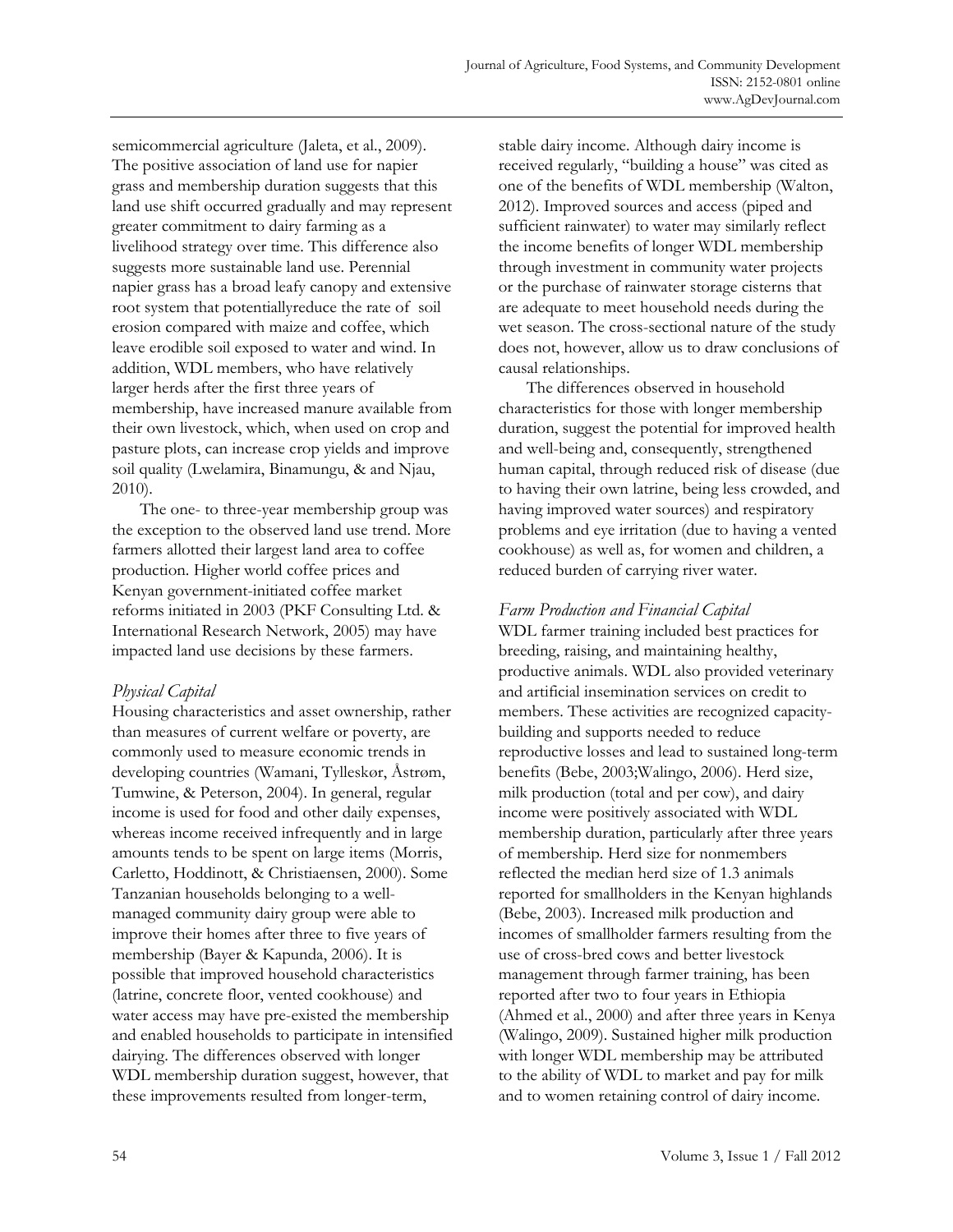Income control may enable women to fulfill their traditional role as food providers (Gladwin, 2001), while devoting their limited resources to dairying as a cash crop. Increased milk production in Tunisia due to similar interventions was not sustained beyond the intervention period, and this was attributed to the lack of common interest groups and leadership development (Ben Salem, 2008), although gender was not addressed in the intervention nor the evaluation. Nonmembers in our study had low milk production despite the potential to learn from WDL members in their communities. This may reflect the importance of belonging to a supportive group for training and implementation of enhanced agricultural practices.

 In our study, per-cow milk production varied widely, which may be due to the low number of lactating cows in the study, and the fact that cow age, stage of lactation, and other influential factors were not taken into account. These factors limit interpretation of relationships between duration of WDL membership with milk production levels. The average per-cow milk production was not different for members after three years of membership and was low relative to the maximum observed. With generally low incomes and only 25 percent of households classified as food secure, there is a need to examine the role that higher milk production may play in addressing these issues.

 The low number of lactating animals in nonmember farms seemed to contrast with the relatively high number of heifers, as a young heifer can often indicate the presence of a lactating cow. This may be explained by nonmembers purchasing heifers or by low reproductive rates in the Kenyan highlands (Bebe, 2003), leading to older heifers and nonlactating cows. Other WDL intervention supports (e.g., a cow loan program) may explain the higher numbers of dairy animals for WDL members.

 The seven- to nine-year member group had a larger proportion of households with high percapita dairy and other income. A larger proportion of this group had some secondary education. As previously discussed, education can increase human capital and capabilities and make semicommercial farming more achievable. The cross-sectional nature of the study, however, does

not allow us to draw conclusions of causal relationships.

#### *Household Food Security*

The measurement of household food security as a complex phenomenon that includes psychological stress, coping mechanisms, and hunger, is evolving (Coates, et al., 2006). Previously reported smallholder dairy development projects used proxy measures of food security (farm productivity, income, milk and food consumption, and caloric intake) (Ahmed et al., 2000; Huss-Ashmore, 1996; Lwelamira et al., 2010; Nicholson, Thornton, & Muinga, 2004). Developments in the measurement of household food security led us to reveal the relationship between WDL membership and membership duration and (1) the severity of household food insecurity, and (2) the prevalence of households with anxiety about food access and with the need to reduce food quality and quantity due to limited resources.

 August 2009, the time of the survey, was a lean period just prior to the maize harvest. In addition, there was a recent drought resulting in low maize yields; limited national food availability; and soaring world food prices (Wodon, 2010; World Vision, 2012). Anxiety about food access was widespread and not different between members and nonmembers, as expected when rains fail to come (Hadley & Patil, 2008). However, fewer member households, especially beyond three years of membership, reduced food quality and quantity, and consequently, fewer members were categorized as severely food insecure. The one- to three-year member households were intermediate in their degree of food insecurity and need for food quality and quantity reduction. This observation corresponds with their intermediate milk production and milk income, and further supports the argument that the benefits of WDL membership increase with longer duration. This group may have less access to staple food on credit from WDL compared to longer-term members due to lower milk sales to the dairy, further limiting household food security.

The HFIA score is considered a sensitive indicator of program impacts (Coates et al., 2006). In our study, a linear decline of median HFIA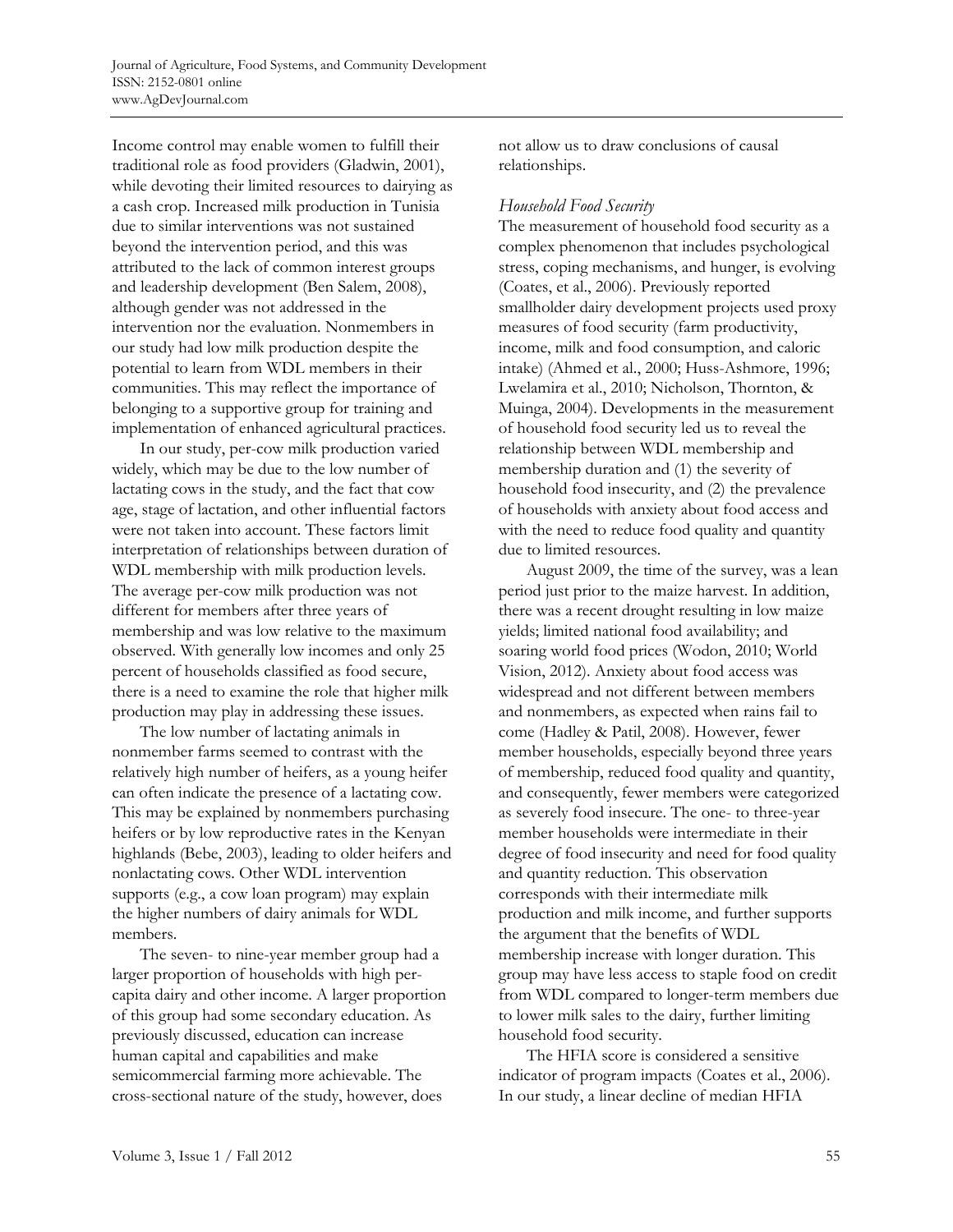score (representing improving food security) with membership duration occurred *despite* members devoting more land to animal feed production, a recent drought, and high food prices. This situation indicates greater resilience and more sustainable livelihoods and likely reflects the benefits of longterm WDL membership. As well, women retaining control over dairy income is likely associated with these food security results. Dairy income was more often used to buy food on dairy farms where gender relations were addressed compared with farms where women accrued less of the income in proportion to their labor (Mullins et al., 1996). There was, however, a great deal of variation of the HFIA scores within the membership groups, reflecting the many intrahousehold variables and events beyond the scope of this research that can affect household food security.

 Members retained twice the milk (per capita) compared to nonmembers (1.3 lbs./capita/d or 0.6 kg/capita/d vs. 0.7 lbs./capita/d or 0.3 kg/capita/d, respectively,  $p = 0.10$ ), even with greater commercialization as reflected by the proportion of milk sold by member households. The lack of statistical differences was due, in part, to low statistical power with a small number of nonmembers owning lactating cows (n=4). In contrast, in an Indian village where a milkmarketing cooperative operated, households consumed less milk compared to households in villages where cooperatives did not operate (Alderman, 1994). The per-capita milk retained by nonmembers (0.27 qt. (US)/capita/d or 0.26 L/capita/d) was similar to the milk consumption for Kenyan highland farm adults without cattle or with local cattle breeds (0.34 qt.(US)./capita/d, or 0.32 L/capita/d) (Nicholson et al., 2003). Higher average household milk consumption was found in dairy intensification programs in central Kenya  $(0.95 \text{ qt.} (US) / \text{capital/d} \text{ or } 0.9 \text{ L} / \text{capital/d})$ (Nicholson et al., 2003). (Kg and liters are used synonymously here for milk measurement.) In our study, the per-capita milk retained was less than that reported by Nicholson et al. (2003), but was more than the WDL farmer training that promoted "two cups" of milk daily for each household member (Walton, 2012).

 By providing general support and its specific efforts to strengthen human capital, WDL likely contributed to higher milk production, leading to both greater income and improved household food security. We hypothesize that these positive outcomes enabled members to strengthen their financial, physical, and natural assets that positively influenced their well-being, vulnerability, and sustainable land use. Most importantly, these positive results appeared to be sustained and some increased, with longer WDL membership duration. "Intermediate" was used to describe the dairy production and livelihood asset and outcome measurements for one- to three-year members. Other studies found higher milk production, average per-capita milk consumption, and income from milk sales among farmers involved in dairying for at least three years (Lwelamira et al., 2010; Walingo, 2009). We assert that this early period is needed to enhance women's capacity and confidence to use their limited resources for enhanced milk production. Most African women consciously plant and tend subsistence crops before most cash crops in order fulfill their traditional role as food providers (Gladwin, 2001). We believe the provision of staple food and other goods and services on credit from WDL are important supports for women to adopt semicommercial dairying.

 Limitations of the study include the crosssectional design, which limits causal statements of the effect of dairy group membership (or duration) on specific outcomes. Members had higher levels of education (men and women) and social capital (women's group membership) that may have enabled them to become WDL members and to adopt enhanced dairying practices. More members had access to additional (rented) farmland, which may further positively impact their livelihood outcomes, and which may, or may not, result from dairy income. Another limitation was the use of chain referral sampling and its potential for selection bias, where an unbiased random stratified sample is preferred. To minimize the potential for this bias, chain referral sampling was carefully conducted and monitored (such as by using eight WDL member chain initiators with wide geographical distribution, and encouraging all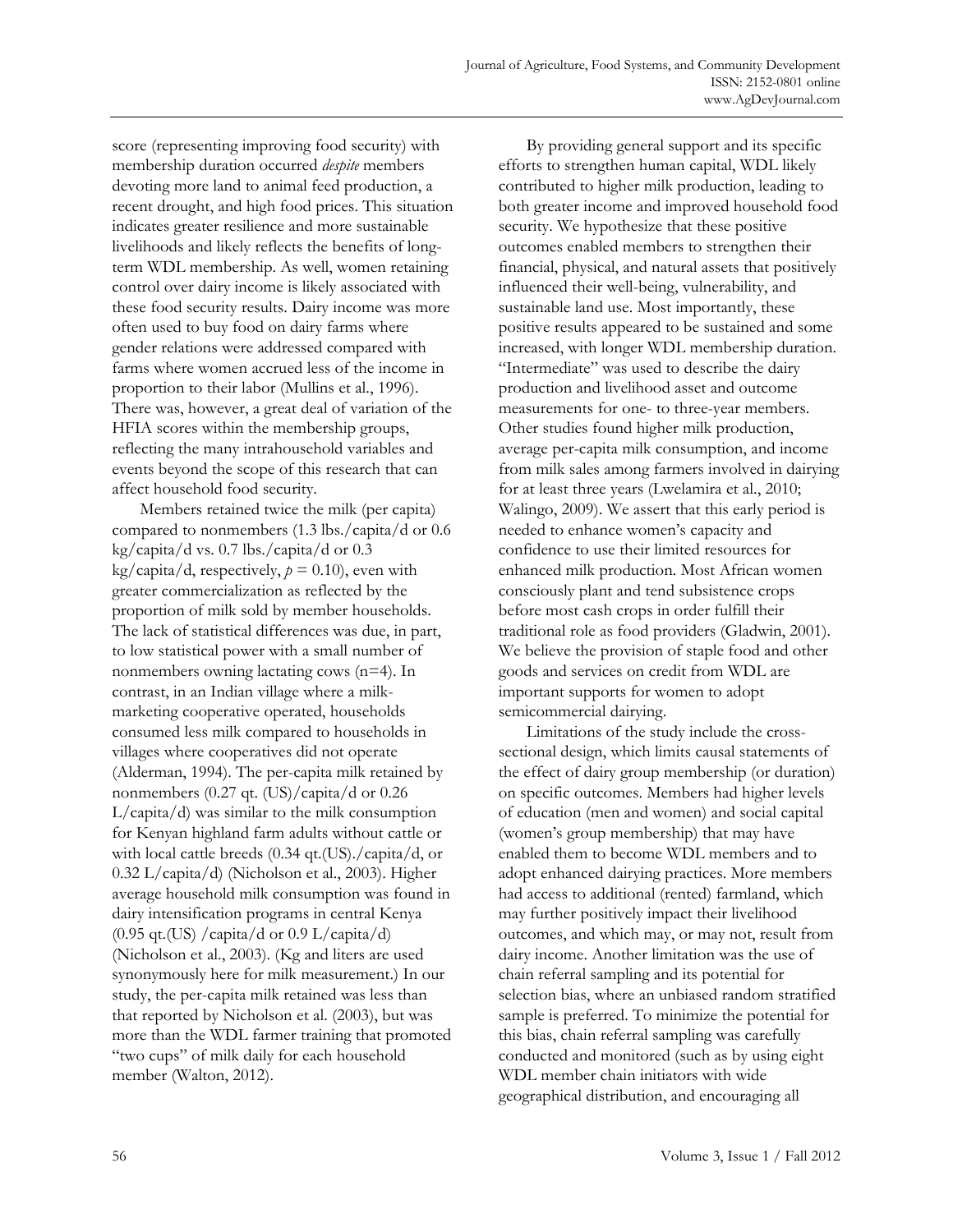initiators to refer households from all membership strata). Many characteristics of WDL and its partnerships are specific to this context and may limit generalizability of our results. Finally, comparability of food security assessment to other situations is limited, as the tool was not fully crossculturally validated (Deitchler et al., 2010).

## **Conclusions**

Our results support the statement that WDL membership status and duration are positively associated with income and food security and with strengthened livelihood assets that potentially impact additional outcomes (well-being, vulnerability, and more sustainable land use). We believe these results are strongly linked to the fact that women were the traditional dairy farmers and that efforts were made throughout the WDL-NGO partnership to train women farmers and keep dairy income in their control. This study illustrates a positive example for strengthening sustainable livelihoods of smallholder women dairy farmers; a strong and long-term NGO partnership with resources invested by all partners; a well-governed community-based organization; and gender mainstreaming through women in decision-making, access to training, income control, and credit-based supports.

 Movement to commercial production has the potential to paradoxically place a household at risk of food insecurity. Our results showed a positive association of per-capita income with WDL membership and of the prevalence of food secure households with membership duration. However, incomes were generally low and the majority of households were not food secure. Milk production (average per cow) was relatively low, even after the three-year adaptation period. There is a need to identify and address barriers for households to join dairy groups and factors limiting the rate of adaptation and the extent to which enhanced methods for milk production are adopted. Further, this knowledge will help guide interventions to increase income and household food security and to maximize the potential of dairy farming for sustainable livelihoods.

 We recognize the limitation of the crosssectional study design, which does not allow

statements on direct causal effects of membership duration to be made. Further research using a longitudinal study design and a randomized sample would help fulfill the criteria for causality needed to confirm these hypothesized "impacts" of dairy group membership.

# **Acknowledgements**

The authors would like to recognize Veterinarians Without Borders and the XXIII World Veterinary Congress Foundation for financial support for data collection. The cooperation of Farmers Helping Farmers and Wakulima Dairy Ltd. and the openness and honesty of member and nonmember farmers is truly appreciated. The efforts of Regina Gitau, Samwel Mbugua, Lisa Wolff, and Ruth Wanjiro were paramount for locating the many rural households, translating, and patiently and persistently conducting the survey.

## **References**

- Ahmed, M. M., Jabbar, M., & Ehui, S. (2000). Household-level economic and nutritional impacts of market-oriented dairy production in the Ethiopian highlands. *Food and Nutrition Bulletin, 21*(4), 460–465.
- Alderman, H. (1994). Why should it matter what commodity is the source of agricultural profits? Dairy development in India. In J. Von Braun & E. Kennedy (Eds.), *Agricultural commercialization, economic development, and nutrition* (pp. 239–251). Baltimore, Maryland: Johns Hopkins University Press. [Retrieved from http://www.ifpri.org/sites/default/](http://www.ifpri.org/sites/default/files/publications/vonbraun94.pdf)  files/publications/vonbraun94.pdf
- Bayer, W., & Kapunda, L. B. (2006, October). *Dairy cattle for poverty alleviation in southern Tanzania.* Conference on International Agricultural Research for Development, at the University of Bonn. Retrieved [from http://www.tropentag.de/2006/abstracts/](http://www.tropentag.de/2006/abstracts/full/415.pdf)  full/415.pdf
- Bebe, B. O. (2003). *Herd dynamics of smallholder dairy in the Kenyan highlands* (Doctoral dissertation), Wageningen University, The Netherlands. Retrieved from http://edepot.wur.nl/121373
- Ben Salem, M., & Khemiri, H. (2008). The impact of agricultural projects on cows' productivity, farmers' revenue and rural development in Tunisia. *Livestock Research for Rural Development, 20*(5). Retrieved from http://www.lrrd.org/lrrd20/5/sale20070.htm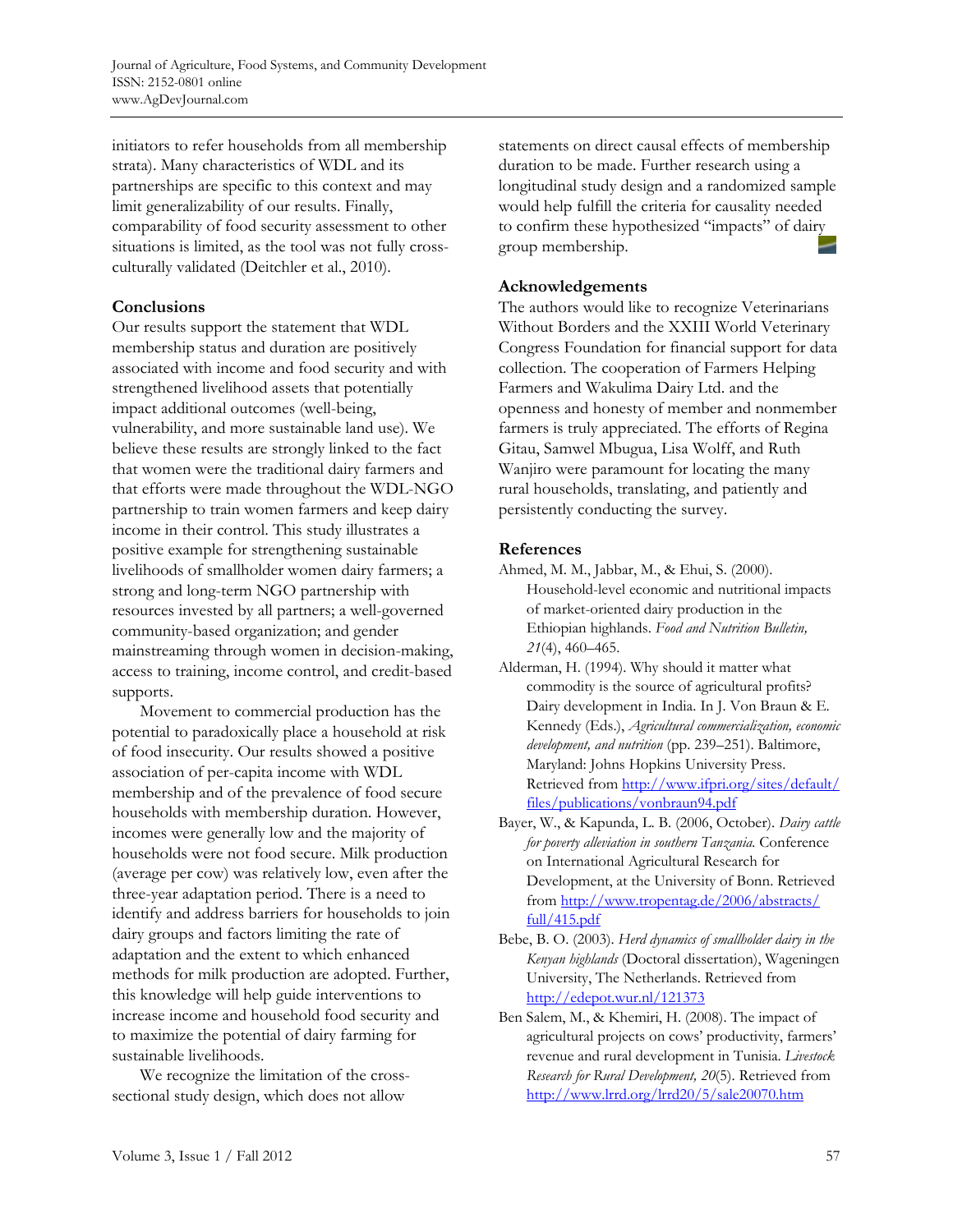Biernacki, P., & Waldorf, D. (1981). Snowball sampling: Problems and techniques of chain referral sampling. *Sociological Methods and Research 10*(2), 141–163.

Central Bureau of Statistics (CBS) [Kenya], Ministry of Health (MOH) [Kenya], & ORC Macro. (2004). *Kenya demographic and health survey 2003.* Calverton, Maryland: CBS, MOH and ORC Macro. Retrieved [from http://www.measuredhs.com/publications/](http://www.measuredhs.com/publications/publication-FR151-DHS-Final-Reports.cfm) publication-FR151-DHS-Final-Reports.cfm

- Coates, J., Swindale, A., & Bilinsky, P. (2007). *Household food insecurity access scale (HFIAS) for measurement of household food access: Indicator guide (v. 3).* Washington, D.C.: Food and Nutrition Technical Assistance Project, Academy for Educational Development.
- Cubbins, L. A. (1991). Women, men, and the division of power: A study of gender stratification in Kenya. *Social Forces, 69*(4), 1063–1083. Retrieved from http://www.jstor.org/stable/2579302
- Deitchler, D., Ballard, T., Swindale, A., & Coates, J. (2010). *Validation of a measure of household hunger for cross-cultural use.* Washington, D.C.: Food and Nutrition Technical Assistance II Project.
- Delgado, C. L. (1999). *Livestock to 2020: The next food revolution.* (Food, agriculture, and the environment discussion paper 28). Washington, D.C.: International Food Policy Research Institute; Rome, Italy: Food and Agriculture Organization of the United Nations; Nairobi, Kenya: International Livestock Research Institute. Retrieved from the International Food Policy Research Institute website: http://www.ifpri.org/2020/dp/dp28.pdf
- Department for International Development [DFID]. (2001). *Sustainable livelihoods guidance sheets (DFID)*  London. Retrieved from http://www.eldis.org
- Gladwin, C. H., Thomson, A. C., Peterson, J. S., & Anderson, A. S. (2001). Addressing food security in Africa via multiple livelihood strategies of women farmers. *Food Policy, 26*(2), 177–207. http://dx.doi.org/10.1016/S0306-9192(00)00045-2
- Hadley, C., & Patil, C. L. (2008). Seasonal changes in household food insecurity and symptoms of anxiety and depression. *American Journal of Physical Anthropology, 135*(2), 225–232. http://dx.doi.org/10.1002/ajpa.20724
- Heckathorn, D. D. (2002). Respondent-driven sampling II: Deriving valid population estimates from chainreferral samples of hidden populations. *Social*

*Problems, 49*(1), 11–34. http://dx.doi.org/10.1525/sp.2002.49.1.11

- Hildebrand, H. (2008). Small-scale farmers secure income for millions. Livestock production in developing and further developed countries. *Neue Landwirtschaft,* (9), 62-66. Retrieved from http://search.ebscohost.com/login.aspx?direct= [true&db=lah&AN=20083318293&site=ehost-live](http://search.ebscohost.com/login.aspx?direct=true&db=lah&AN=20083318293&site=ehost-live)
- Huss-Ashmore, R. (1996). Livestock, nutrition, and intrahousehold resource control in Uasin Gishu district, Kenya. *Human Ecology, 24*(2), 191–213. http://dx.doi.org/10.1007/BF02169126
- Internationals Fund for Agricultural Development [IFAD]. (2009). Rural Poverty Portal: Rural poverty [in Kenya. Retrieved from http://www.ruralpoverty](http://www.ruralpovertyportal.org/web/guest/country/home/tags/kenya) portal.org/web/guest/country/home/tags/kenya
- Jaleta, M., Gebremedhin, B., & Hoekstra, D. (2009). *Smallholder commercialization: Processes, determinants and impact* (Discussion paper 18). Improving productivity and market success (IPMS) of Ethiopian farmers*.* Nairobi, Kenya: International Livestock Research Institute [ILRI].
- Kenya National Bureau of Statistics, 2009. Population and housing census. Retrieved from https://opendata.go.ke/
- Kenya National Bureau of Statistics [KNBS] & ICF Macro. (2010). *Kenya demographic and health survey 2008-09.* Calverton, Maryland: KNBS and ICF [Macro. Retrieved from http://www.measuredhs.](http://www.measuredhs.com/pubs/pdf/FR229/FR229.pdf)  com/pubs/pdf/FR229/FR229.pdf
- Kisusu, R. W., Mdoe, N. S. Y., Turuka, F. M., & Mlambiti, M. E. (2000). Contribution of smallholder dairy production to food security, household income and poverty alleviation: The case of Mvumi dairy development project, Dodoma. *Tanzanian Veterinary Journal, 20*, 89–99.
- Kristjanson, P., Waters-Bayer, A., Johnson, N., Tipilda, A., Njuki, J., Baltenweck, I,...& MacMillian, S. (2010). *Livestock and Women's livelihoods: A review of the recent evidence* (Discussion Paper No. 20). Nairobi, Kenya: International Livestock Research Institute.
- Lwelamira, J., Binamungu, H. K., & Njau, F. B. (2010). Contribution of small scale dairy farming under zero-grazing in improving household welfare in Kayanga ward, Karagwe district, Tanzania. *Livestock Research for Rural Development, 22(2).* Retrieved fromhttp://www.lrrd.org/lrrd22/2/lwel22031.htm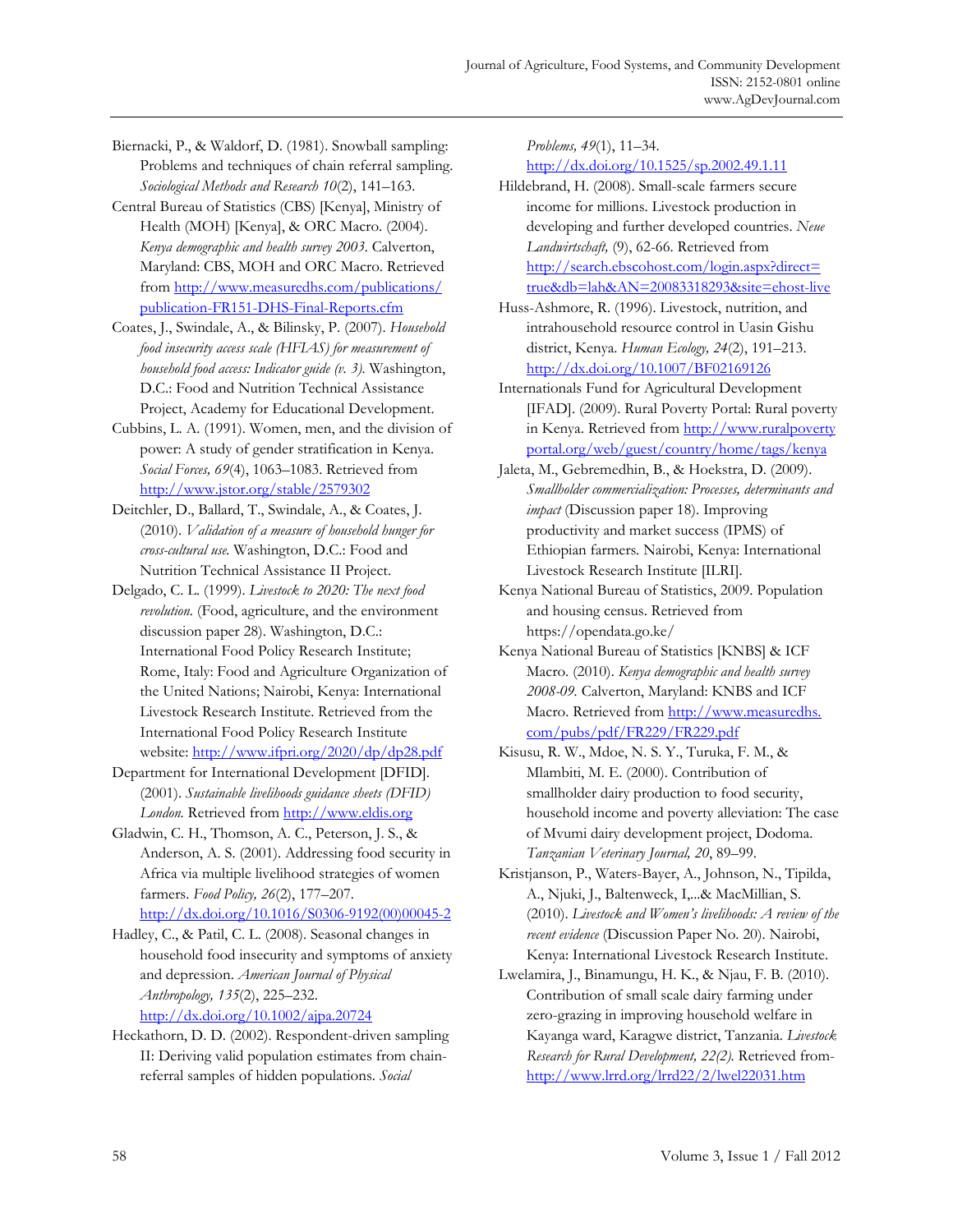Matshe, I. (2009). Boosting smallholder production for food security: Some approaches and evidence from studies in sub-Saharan Africa. *Agrekon, 48*(4), 483–510.

http://dx.doi.org/10.1080/03031853.2009.9523837

- Moron, C. (2006). Food-based nutrition interventions at community level. *The British Journal of Nutrition, 96*  (Suppl. 1), S20–S22. http://dx.doi.org/10.1079/BJN20061693
- Morris, S. M., Carletto, C., Hoddinott, J., & Christiaensen, L. J. M. (2000). Validity of rapid estimates of household wealth and income for health surveys in rural Africa. *Journal of Epidemiology and Community Health 54*(5), 381–387. http://dx.doi.org/10.1136/jech.54.5.381
- Mullins, G., Wahome, L., Tsangari, P., & Maarse, L. (1996). Impacts of intensive dairy production on smallholder farm women in coastal Kenya. *Human Ecology 24*(2), 231–253.
	- http://dx.doi.org/10.1007/BF02169128
- Nicholson, C. F., Mwangi, L., Staal, S. J., & Thornton, P. K. (2003). Dairy cow ownership and child nutritional status in Kenya. *AAEA Annual Meetings,*  [Montréal. Retrieved from http://ageconsearch.](http://ageconsearch.umn.edu/bitstream/22154/1/sp03ni01.pdf) umn.edu/bitstream/22154/1/sp03ni01.pdf
- Nicholson, C. F., Thornton, P. K. & Muinga, R. W. (2004). Household-level impacts of dairy cow ownership in coastal Kenya. *Journal of Agricultural Economics, 55*(2), 175–195. http://dx.doi.org/ [10.1111/j.1477-9552.2004.tb00092.x](http://dx.doi.org/10.1111/j.1477-9552.2004.tb00092.x)
- Njuki, J., Kaaira, S., Chamunorwa, A., & Chiuri, W. (2011) Linking smallholder farmers to markets, gender and intra-household dynamics: Does the choice of commodity matter? *European Journal of Development Research, 23*(3), 426–443. http://dx.doi.org/10.1057/ejdr.2011.8
- Penrod, J., Preston, D. B., Cain, R. E., & Starks, M. T. (2003). A discussion of chain referral as a method of sampling hard-to-reach populations. *Journal of Transcultural Nursing, 14*(2), 100–107. http://dx.doi.org/10.1177/1043659602250614
- PKF Consulting Ltd. & International Research Network. (2005). *Tea and coffee industry in Kenya*. Kenya: Export Processing Zones Authority – [Kenya. Retrieved from http://www.epzakenya.](http://www.epzakenya.com/UserFiles/File/Beverages.pdf) com/UserFiles/File/Beverages.pdf
- Sharma, K. L., & Vanjani, U. (1993). When more means less: Assessing the impact of dairy "development" on the lives and health of women in rural Rajasthan

(India). *Social Science and Medicine, 37*(11), 1377–1389. [http://dx.doi.org/10.1016/0277-9536\(93\)90168-4](http://dx.doi.org/10.1016/0277-9536(93)90168-4)

- Tangka, F., Ouma, E. A., & Staal, S. J. (1999). Women and the sustainable development of marketoriented dairying: Evidence from the highlands of East Africa. Retrieved from: [http://www.smallholderdairy.org/publications/](http://www.smallholderdairy.org/publications/Conference/Tangka%20et%20al-1999-Women%20&%20dev%20of%20market%20oriented%20dairy-ISDRC.pdf)  Conference/Tangka%20et%20al-1999- Women%20&%20dev%20of%20market%20 oriented%20dairy-ISDRC.pdf
- Tangka, F. K., Emerson, R. D., & Jabbar, M. A. (2002). *Food security effects of intensified dairying: Evidence from the Ethiopian highlands* (Socio-Economics and Policy Research Working Paper No. 44). Retrieved from the International Livestock Research Institute [website: http://www.ilri.org/InfoServ/Webpub/](http://www.ilri.org/InfoServ/Webpub/fulldocs/InvestingInDairy/DOX/FoodSecurityIntensifiedDairy%20WorkingPaper44.pdf) fulldocs/InvestingInDairy/DOX/FoodSecurity IntensifiedDairy%20WorkingPaper44.pdf
- Thorpe, W., Muriuki, H. G., Omore, A., Owango, M. O., & Staal, S. (2000). *Dairy development in Kenya: The past, the present and the future.* Retrieved from the International Livestock Research Institute website: http://cgspace.cgiar.org/handle/10568/1723
- VanLeeuwen, J. A., Mellish, T., Walton, C., Kaniaru, A., Gachiru, R., Mellish, K., …Wichtel, J. J. (2012). Management, productivity, and livelihood effects of Kenyan smallholder dairy farms from interventions addressing animal health and nutrition and milk quality. *Tropical Animal Health and Production, 44*(2), 231–238.

http://dx.doi.org/10.1007/s11250-011-0003-2

- Walingo, M. K. (2009). Role of livestock projects in empowering women smallholder farmers for sustainable food security in rural Kenya. *African Journal of Food, Agriculture, Nutrition and Development, 9*[\(7\), 1468–1483. Retrieved from http://www.](http://www.ajfand.net/Volume9/No7/index7.html) ajfand.net/Volume9/No7/index7.html
- Walton, C. (2012). *Sustainable livelihoods of smallholder dairy farmers in the Kenyan highlands* (Doctoral dissertation). Atlantic Veterinary College, University of Prince Edward Island, Canada. Unpublished raw data.
- Wamani, H., Tylleskär, T., Åstrøm, A. N., Tumwine, J. K., & Peterson, S. (2004). Mothers' education but not fathers' education, household assets or land ownership is the best predictor of child health inequalities in rural Uganda. *International Journal for Equity in Health, 3*(1), 1–9.

http://dx.doi.org/10.1186/1475-9276-3-9